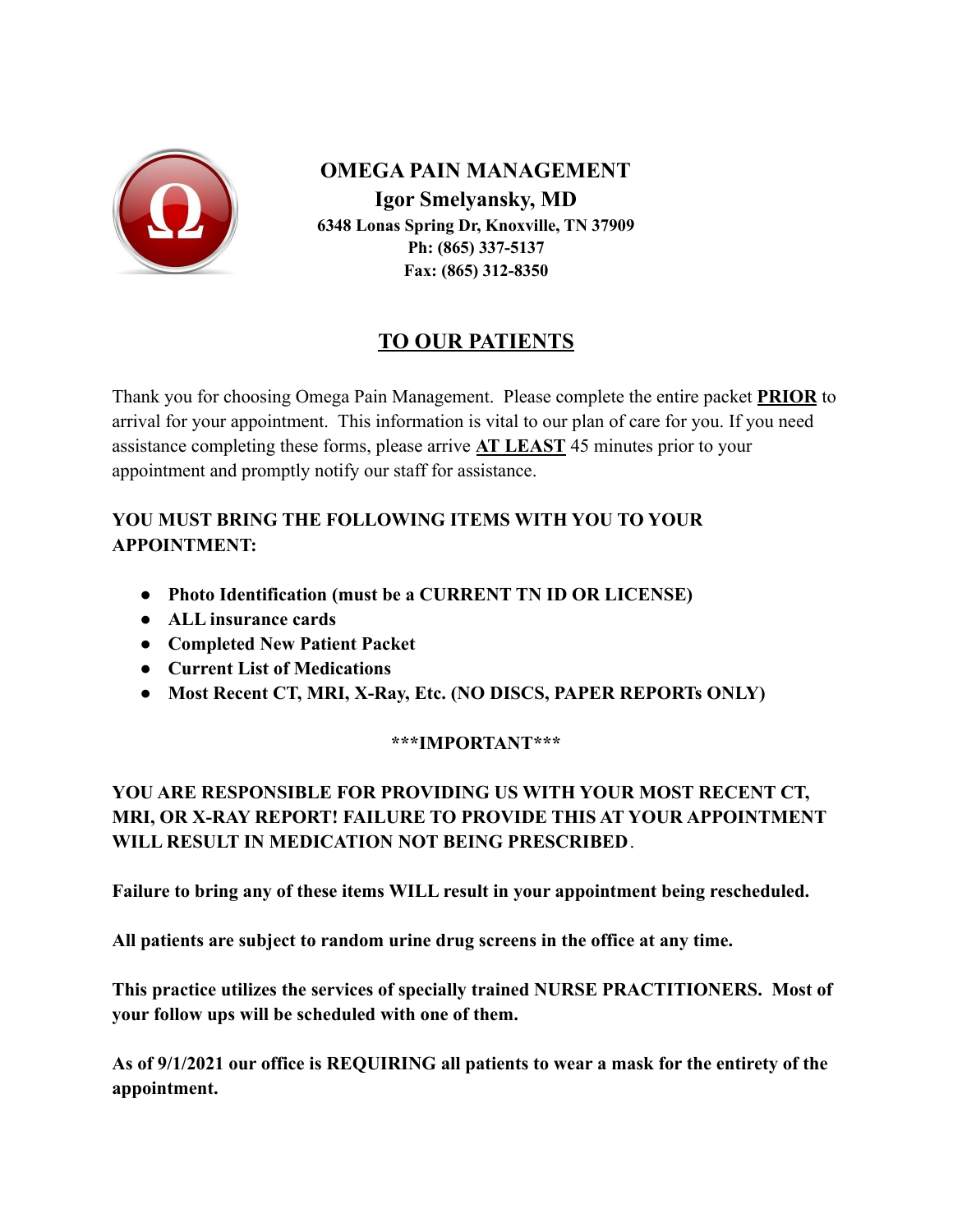### **Omega Pain Management 6348 Lonas Spring Dr Knoxville TN 37909 (P) 856-337-5137 / (F) 865-312-8350**

### **PATIENT REGISTRATION FORM**

|                                                        | Date of Birth: __/__/________Age: _____ SS#: ____- _________ Sex: _____ Marital Status: ____________                                                                                                                                 |
|--------------------------------------------------------|--------------------------------------------------------------------------------------------------------------------------------------------------------------------------------------------------------------------------------------|
|                                                        |                                                                                                                                                                                                                                      |
|                                                        |                                                                                                                                                                                                                                      |
|                                                        | Home #:________________________Cell #: _________________________Email: ____________________________                                                                                                                                  |
|                                                        | Preferred Contact Method: Home/Cell/Email May we contact you by phone / text / email / portal? Yes/No                                                                                                                                |
| Pacific Islander   White   Other   Prefer no to answer | Race:   American Indian / Alaskan   Asian   Black / African American   Native / Hawaiian / Other                                                                                                                                     |
|                                                        | Ethnicity:   Hispanic/Latino   Not Hispanic/Latino   Prefer not to answer                                                                                                                                                            |
|                                                        | Employer Name: <b>Manual Access of the Contract of the Contract of the Contract of the Contract of the Contract of the Contract of the Contract of the Contract of the Contract of the Contract of the Contract of the Contract </b> |
|                                                        |                                                                                                                                                                                                                                      |
|                                                        |                                                                                                                                                                                                                                      |
|                                                        |                                                                                                                                                                                                                                      |
|                                                        | <b>INSURANCE INFORMATION</b>                                                                                                                                                                                                         |
|                                                        |                                                                                                                                                                                                                                      |
|                                                        |                                                                                                                                                                                                                                      |
|                                                        |                                                                                                                                                                                                                                      |
|                                                        |                                                                                                                                                                                                                                      |
|                                                        |                                                                                                                                                                                                                                      |
|                                                        | Policy Holders SS#: _________-_______________________ Date of Birth: ________/________/___________                                                                                                                                   |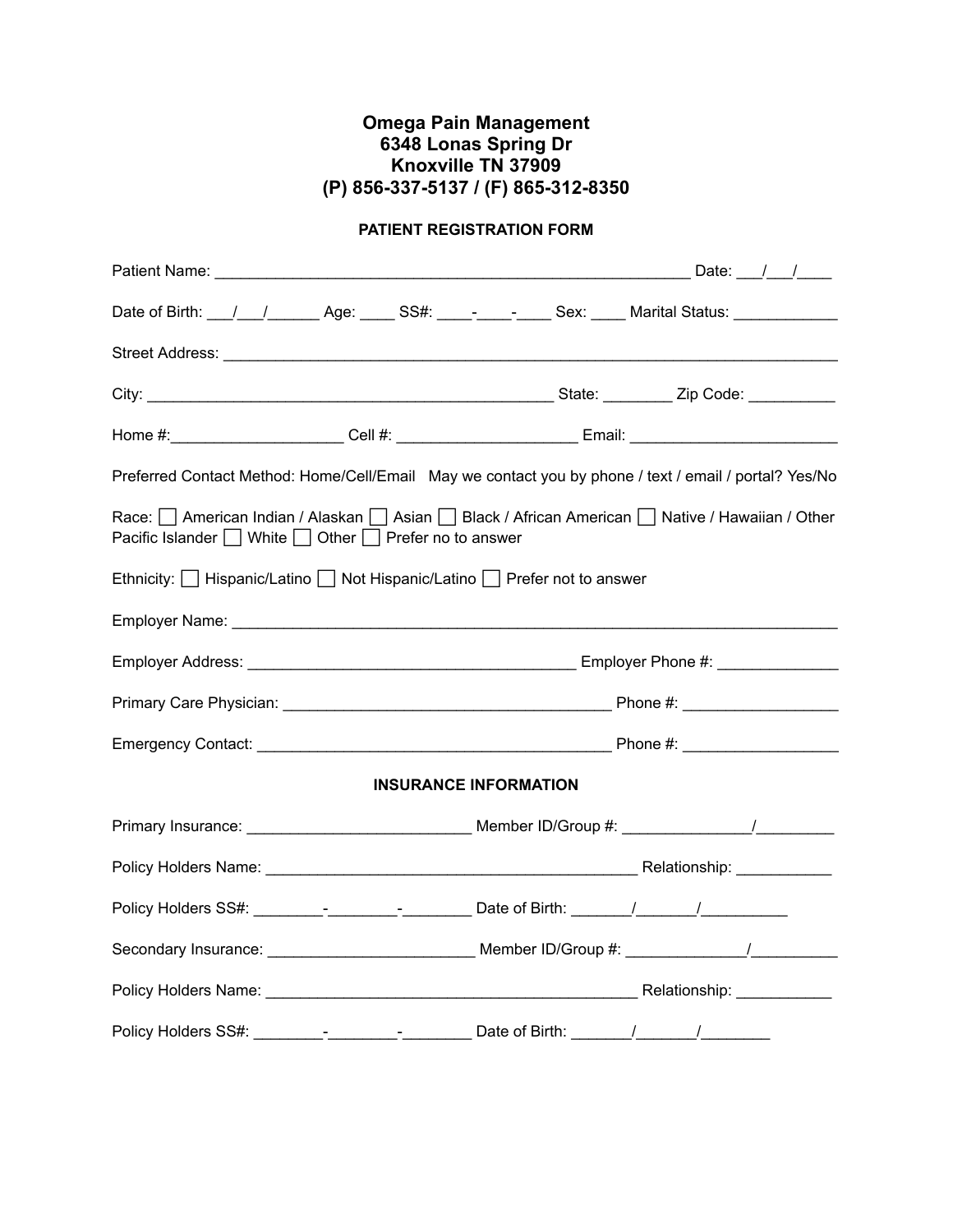## **New Patient History**

|                                                                                                     |              | On the diagram, please indicate location of your pain: |
|-----------------------------------------------------------------------------------------------------|--------------|--------------------------------------------------------|
| Where is your pain? (neck, lower back, etc)                                                         | <b>FRONT</b> | <b>BACK</b>                                            |
| When did your pain begin?<br>Month: <u>Cambridge Year:</u> Year:                                    | RIGHT        | RIGHT<br>LEFT<br>LEFT                                  |
| Please describe in chronological order what                                                         |              |                                                        |
| caused your pain and all the events until now.                                                      |              |                                                        |
|                                                                                                     |              |                                                        |
|                                                                                                     |              |                                                        |
|                                                                                                     |              |                                                        |
|                                                                                                     |              |                                                        |
|                                                                                                     |              |                                                        |
|                                                                                                     |              |                                                        |
|                                                                                                     |              |                                                        |
|                                                                                                     |              |                                                        |
| If your pain level was 50% less tomorrow, what would you be able to do? ___________________________ |              |                                                        |
|                                                                                                     |              |                                                        |
| Have you undergone a Spinal Cord Stimulator Implant? See State (If yes, date implanted): _____      |              |                                                        |
| Medtronics Nevro Boston Scientific Abbott                                                           |              | Is the implant still functioning? $\Box$ Yes $\Box$ No |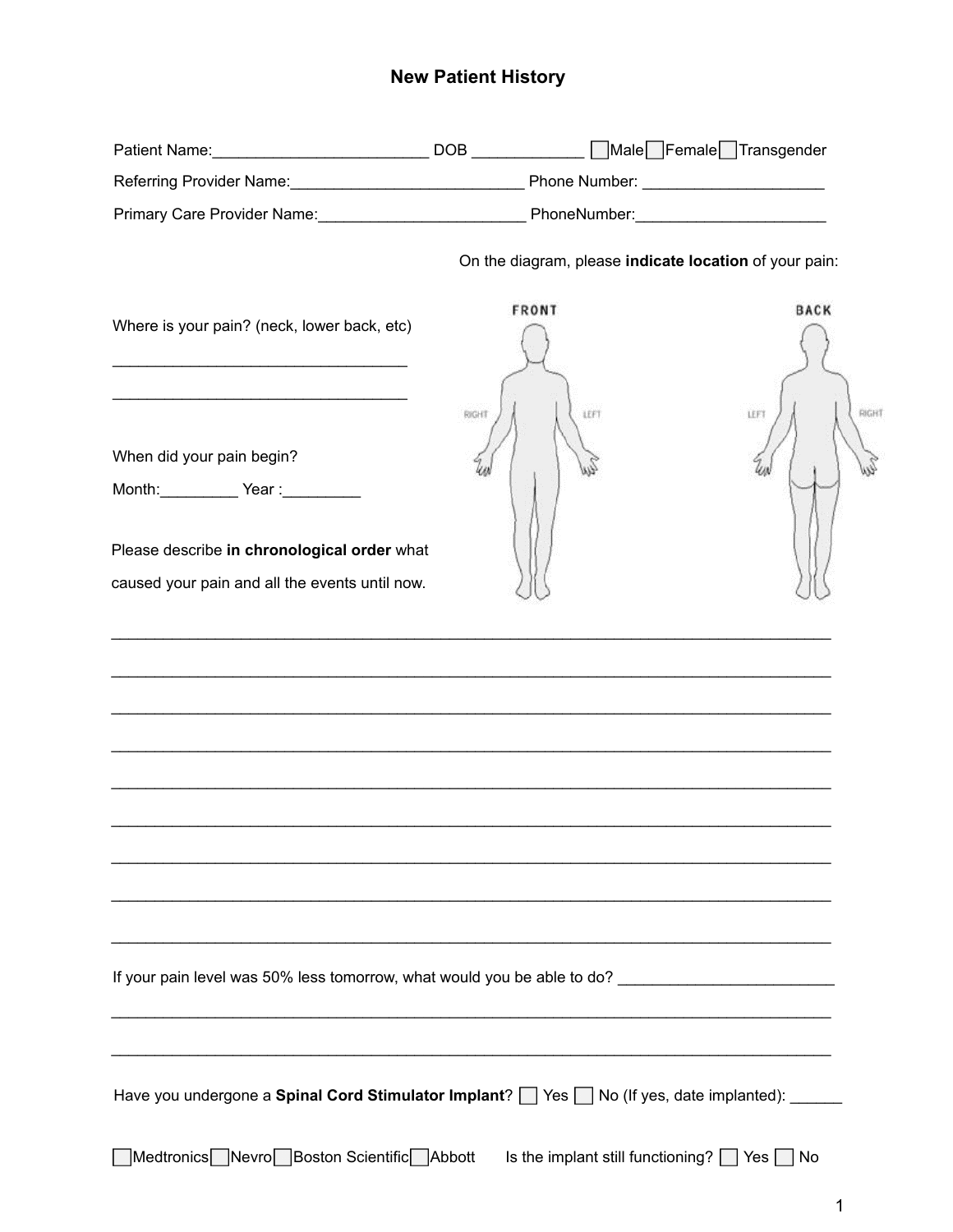| $DOB:$ / /                                                                                                             |
|------------------------------------------------------------------------------------------------------------------------|
| How often is your pain present? Constantly, Rarely, Frequently, Intermittently, Occasionally                           |
| Please describe your pain: mild, moderate, severe, sharp, dull, burning, throbbing, shooting, aching,                  |
|                                                                                                                        |
| Average Pain Score WITHOUT MEDS (0-10 scale)_____ Average Score WITH MEDS (0-10 scale)____                             |
| Have you had a recent MRI, CT Scan, X-ray, or other imaging? $\Box$ Yes $\Box$ No                                      |
|                                                                                                                        |
| Recent Injections?   Yes   No If yes, list type of injection, body part, date, facility and date if helpful:           |
| Do you have any of the following <b>braces</b> ? $\Box$ Back Brace $\Box$ Neck Brace $\Box$ Knee Brace $\Box$ Thoracic |
| Have you tried <b>Physical Therapy</b> ? $\Box$ Yes $\Box$ No (If yes, on what body part + when + where?): $\Box$      |
| ■ Massage Acupuncture Home exercises Heat/Ice Stretching TENS unit                                                     |
| Please list CURRENT MEDICATIONS (or attach a list to paperwork):                                                       |

| <b>Medication Name</b> | <b>Dose</b> | Frequency | <b>Medication Name</b> | <b>Dose</b> | Frequency |
|------------------------|-------------|-----------|------------------------|-------------|-----------|
|                        |             |           |                        |             |           |
|                        |             |           |                        |             |           |
|                        |             |           |                        |             |           |
|                        |             |           |                        |             |           |
|                        |             |           |                        |             |           |
|                        |             |           |                        |             |           |
|                        |             |           |                        |             |           |
|                        |             |           |                        |             |           |

## Please list **ALL MEDICATION ALLERGIES**:\_\_\_\_\_\_\_\_\_\_\_\_\_\_\_\_\_\_\_\_\_\_\_\_\_\_\_\_\_\_\_\_\_\_\_\_\_\_\_\_\_\_\_\_\_\_\_\_\_

Do you have **any IV DYE or IODINE Allergies**? \_\_\_\_\_\_\_\_\_\_\_\_\_\_\_\_\_\_\_\_\_\_\_\_\_\_\_\_\_\_\_\_\_\_\_\_\_\_\_\_\_\_\_\_\_

**\*\*\*ARE YOU TAKING ANY BLOOD THINNERS?\*\*\*** Please circle: **Coumadin/ Warfarin,** Plavix, Effient,

Xarelto, Pradaxa, etc \_\_\_\_\_\_\_\_\_\_\_\_\_\_\_\_\_\_\_\_\_\_\_\_\_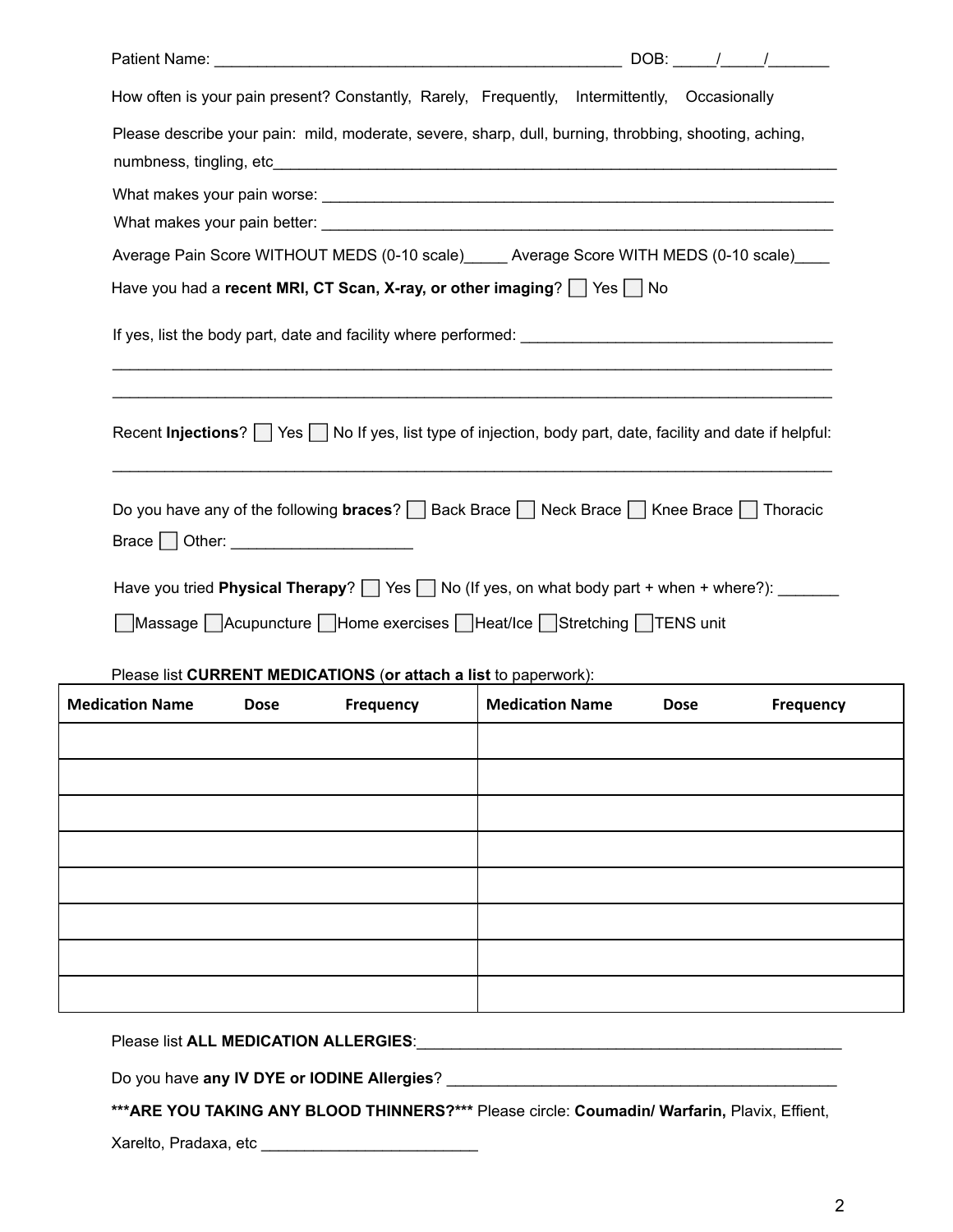## **Previously Tried Medications**

### Previous Medication Trials – please **\*\*\*MARK ONLY THE MEDICATIONS YOU HAVE PREVIOUSLY TRIED\*\*\* (LEAVE BLANK IF NEVER TRIED).\*\*\***

| <b>Medication Name:</b>                      | TRIED (place a<br>checkmark) | Did it help?:<br>(please circle) |
|----------------------------------------------|------------------------------|----------------------------------|
| Tylenol #3, Tylenol #4 (with codeine)        |                              | Yes / No                         |
| Tramadol/ Ultram, Ultracet                   |                              | Yes / No                         |
| Hydrocodone / Lorcet, Lortab, Norco          |                              | Yes / No                         |
| Morphine Sulfate / Avinza, Kadian, MS Contin |                              | Yes / No                         |
| Oxycodone/ Percocet, Endocet                 |                              | Yes / No                         |
| OxyContin/ Xtampza                           |                              | Yes / No                         |
| Oxymorphone/ Opana, Opana ER                 |                              | Yes / No                         |
| Hydromorphone / Dilaudid, Exalgo ER          |                              | Yes / No                         |
| Tapentadol / Nucynta, Nucynta ER             |                              | Yes / No                         |
| Fentanyl / Duragesic patches                 |                              | Yes / No                         |
| <b>Butrans patches</b>                       |                              | Yes / No                         |
| Methadone (if yes, when and why              |                              | Yes / No                         |
| Suboxone (if yes, when and why               |                              | Yes / No                         |
| Acetaminophen / Tylenol                      |                              | Yes / No                         |
| Ibuprofen / Advil, Motrin                    |                              | Yes / No                         |
| Naproxen/ Aleve, Naprosyn                    |                              | Yes / No                         |
| Nabumetone / Relafen                         |                              | Yes / No                         |
| Diclofenac (oral) / Arthrotec                |                              | Yes / No                         |
| Etodolac / Lodine                            |                              | Yes / No                         |
| Ketorolac / Toradol                          |                              | Yes / No                         |
| Meloxicam / Mobic                            |                              | Yes / No                         |
| Celecoxib / Celebrex                         |                              | Yes / No                         |
| Cyclobenzaprine / Flexeril, Amrix            |                              | Yes / No                         |
| Baclofen                                     |                              | Yes / No                         |
| Methocarbamol / Robaxin                      |                              | Yes / No                         |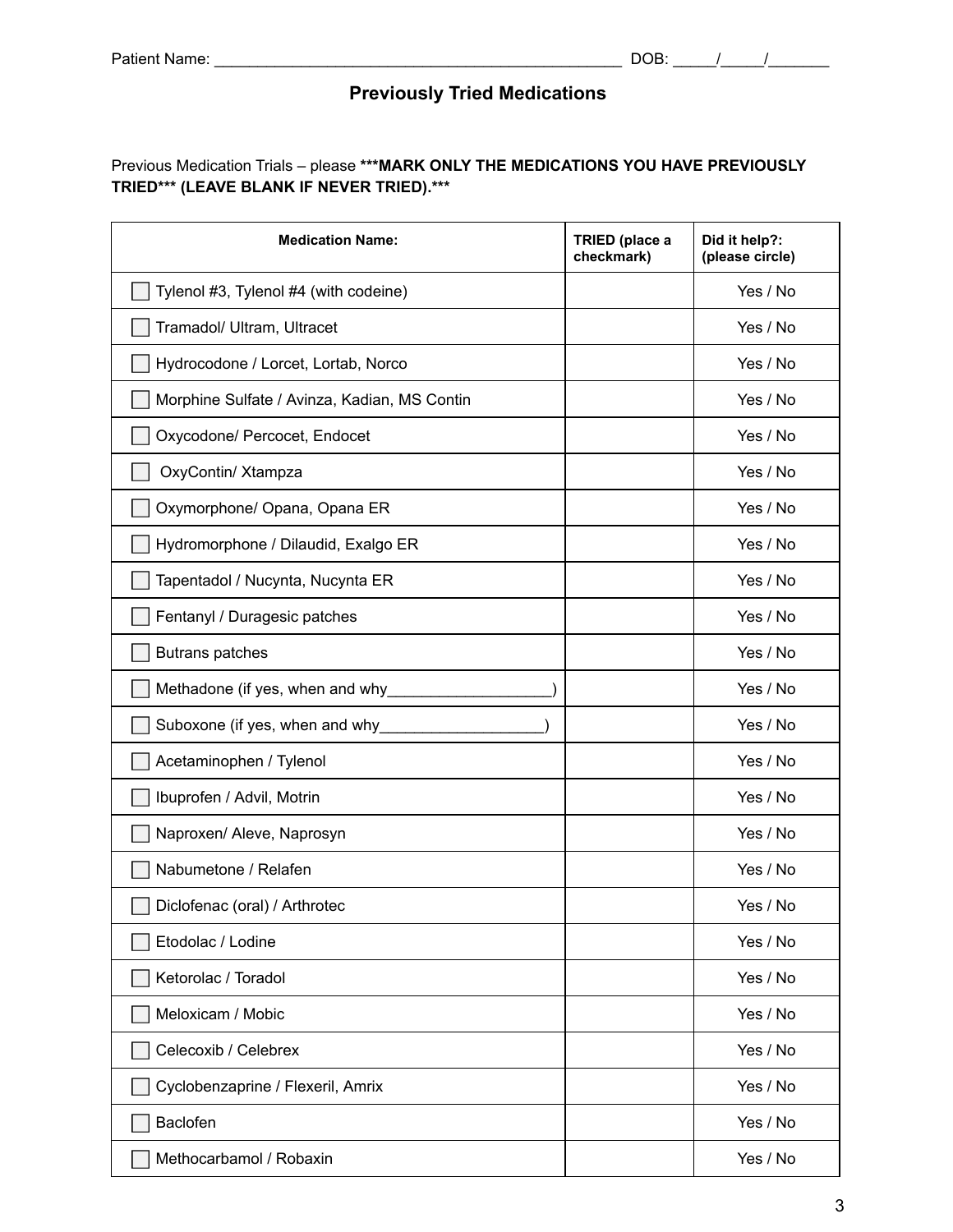| Tizanidine / Zanaflex                                | Yes / No |
|------------------------------------------------------|----------|
| Metaxalone / Skelaxin                                | Yes / No |
| Orphenadrine / Norflex                               | Yes / No |
| Gabapentin / Neurontin, Horizant                     | Yes / No |
| Pregabalin / Lyrica                                  | Yes / No |
| Milnacipran / Savella                                | Yes / No |
| Duloxetine / Cymbalta                                | Yes / No |
| <b>Excedrin Migraine</b>                             | Yes / No |
| Butalbital / Fioricet, Fiorinal                      | Yes / No |
| Sumatriptan / Imitrex                                | Yes / No |
| Eletriptan / Relpax                                  | Yes / No |
| Rizatriptan / Maxalt                                 | Yes / No |
| Zolmitriptan / Zomig                                 | Yes / No |
| Topiramate / Topamax                                 | Yes / No |
| Amitriptyline / Elavil                               | Yes / No |
| Propranolol                                          | Yes / No |
| Aimovig                                              | Yes / No |
| <b>Nurtek</b>                                        | Yes / No |
| Ubrelvy                                              | Yes / No |
| Qulipta                                              | Yes / No |
| Capsaicin cream                                      | Yes / No |
| Diclofenac (topical) / Flector patch, Voltaren gel   | Yes / No |
| Lidocaine / Lidoderm, ZT Lido, Salonpas patches      | Yes / No |
| Methyl Salicylate or Menthol / Bengay, IcyHot creams | Yes / No |
| <b>Compounded Pain Cream</b>                         | Yes / No |

## **Medical History:**

❑ Alcoholism ❑ Arthritis ❑ Fibromyalgia ❑HIV-AIDS ❑ Kidney insuff. ❑ Kidney Failure (Hemodialysis)

- ❑ Sleep Apnea ❑ Osteoporosis ❑ Diabetes ❑ Neuropathy ❑ Thyroid problems ❑ COPD/ Asthma
- ❑ Chronic Headaches ❑ Migraines ❑ Stroke ❑ Multiple sclerosis ❑ RSD/ CRPS
- ❑ Heart Disease ❑ Heart attack ❑ Congestive Heart Failure ❑ Cardiac arrhythmia ❑ Pacemaker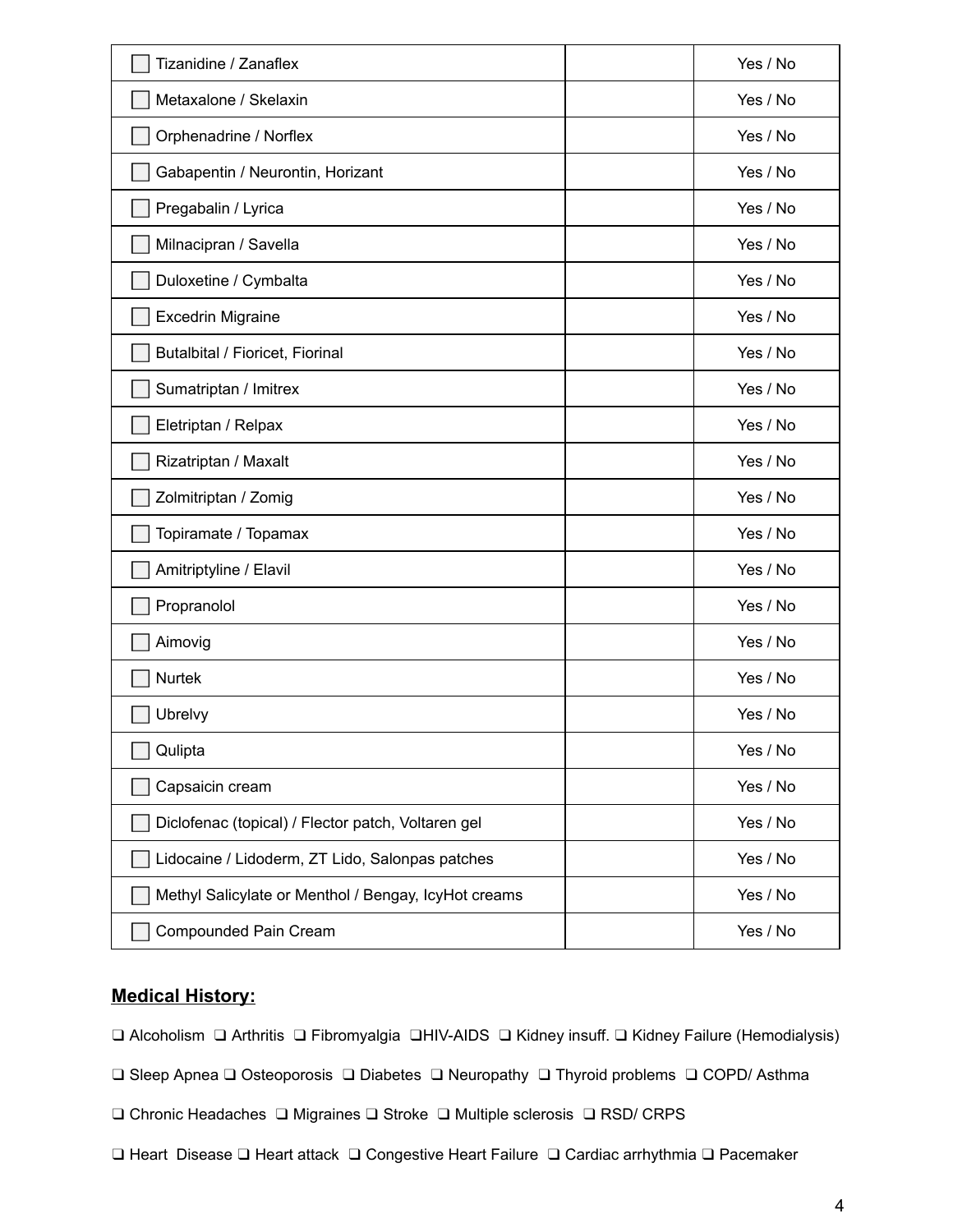## **Medical History (continued):**

❑ Vascular Disease ❑ DVT-blood clots/ PE ❑ GI bleeding ❑Stomach ulcer ❑ Irritable Bowel Syndrome

❑ Heartburn - GERD ❑ Liver Cirrhosis ❑ Hepatitis B ❑ Hepatitis C ❑ Anxiety ❑Bipolar Disorder

❑ Schizophrenia ❑ Depression ❑Psychiatric Hosp.

❑ Cancer (what type)\_\_\_\_\_\_\_\_\_\_\_\_ Other:\_\_\_\_\_\_\_\_\_\_\_\_\_\_\_\_\_\_\_\_\_\_\_\_\_\_\_\_\_\_\_\_\_\_\_\_\_\_\_\_\_\_\_\_\_\_\_\_\_

**Review of Systems:** (Please place a checkmark by symptoms that you **CURRENTLY HAVE**):

| System:                | Symptom:                                                                                                              | <b>Place checkmark if present</b> |
|------------------------|-----------------------------------------------------------------------------------------------------------------------|-----------------------------------|
| General/Constitutional | Change in appetite<br>Chills<br>Fatigue<br><b>Weight Loss</b>                                                         |                                   |
| Respiratory            | Cough<br><b>Shortness of Breath</b><br>Wheezing                                                                       |                                   |
| Cardiovascular         | <b>Chest Pain</b><br>Irregular Heartbeat<br>Palpitations                                                              |                                   |
| Gastrointestinal       | Change in Bowel Habits<br>Constipation                                                                                |                                   |
| Musculoskeletal        | Arthritis/Arthralgia<br><b>Joint Stiffness</b><br><b>Muscle Aches</b><br>Painful Joints<br>Swollen Joints<br>Weakness |                                   |
| <b>Skin</b>            | Hives<br>Itching<br>Rash                                                                                              |                                   |
| Neurological           | <b>Dizziness</b><br>Headache<br>Numbness/Tingling                                                                     |                                   |
| Psychological          | Anxiety<br>Auditory/Visual Hallucinations<br>Depressed Mood<br><b>Difficulty Sleeping</b><br><b>Suicidal Thoughts</b> |                                   |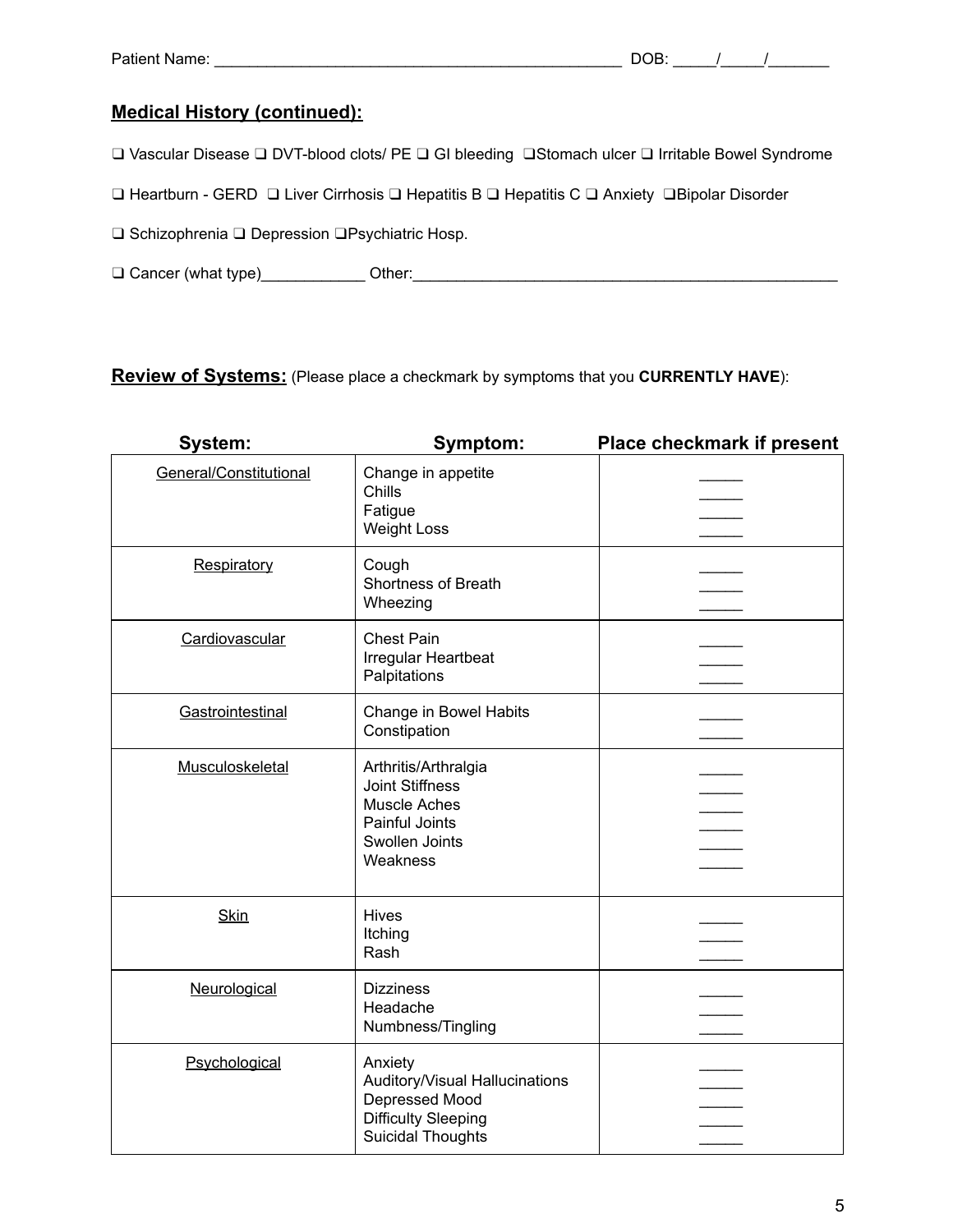| Please list any SURGERIES, side, surgeon's name and ~ date: (i.e. Rt total knee replacement, Dr. |
|--------------------------------------------------------------------------------------------------|
| Smith,                                                                                           |
| 7/2009)<br><u> 1989 - Johann Johann Johann Johann Stoffen (f. 1989)</u>                          |
|                                                                                                  |
|                                                                                                  |
|                                                                                                  |
|                                                                                                  |
| <b>SOCIAL HISTORY:</b>                                                                           |
| Marital Status: Single Married Divorced Widowed                                                  |

| Who do you live with? Alone Spouse Children Parents Friends Other:                                           |
|--------------------------------------------------------------------------------------------------------------|
| <b>Tobacco use:</b> Current smoker Former smoker Non-smoker E-Cigarettes/ Vaping                             |
| If you are a current smoker of cigarettes: How often? _________                                              |
| Are you interested in quitting? Ready to quit Ihinking about quitting Not ready to quit                      |
| If you are a former smoker, when did you quit?                                                               |
| <b>Drug Use:</b> Have you ever used illicit / illegal narcotics? Yes No                                      |
| If yes, check which type:   Heroin   Cocaine   PCP   Marijuana   Ecstasy   LSD                               |
| Crack Methamphetamine Other: ______________________                                                          |
| Are you still using it? Yes No If yes, date of last use ___________                                          |
| Have you previously been in drug treatment / rehab? $\Box$ Yes $\Box$ No If yes, when, where, and what type? |
| <b>Alcohol Use:</b> How often? $\Box$ Don't drink $\Box$ 2-4 times per month $\Box$ 2-3 times per week       |
| > 4 times per week                                                                                           |
| If yes, how many drinks in a typical day? ________                                                           |
| Are you currently enrolled in an alcohol addiction treatment or rehab?   Yes   No                            |
|                                                                                                              |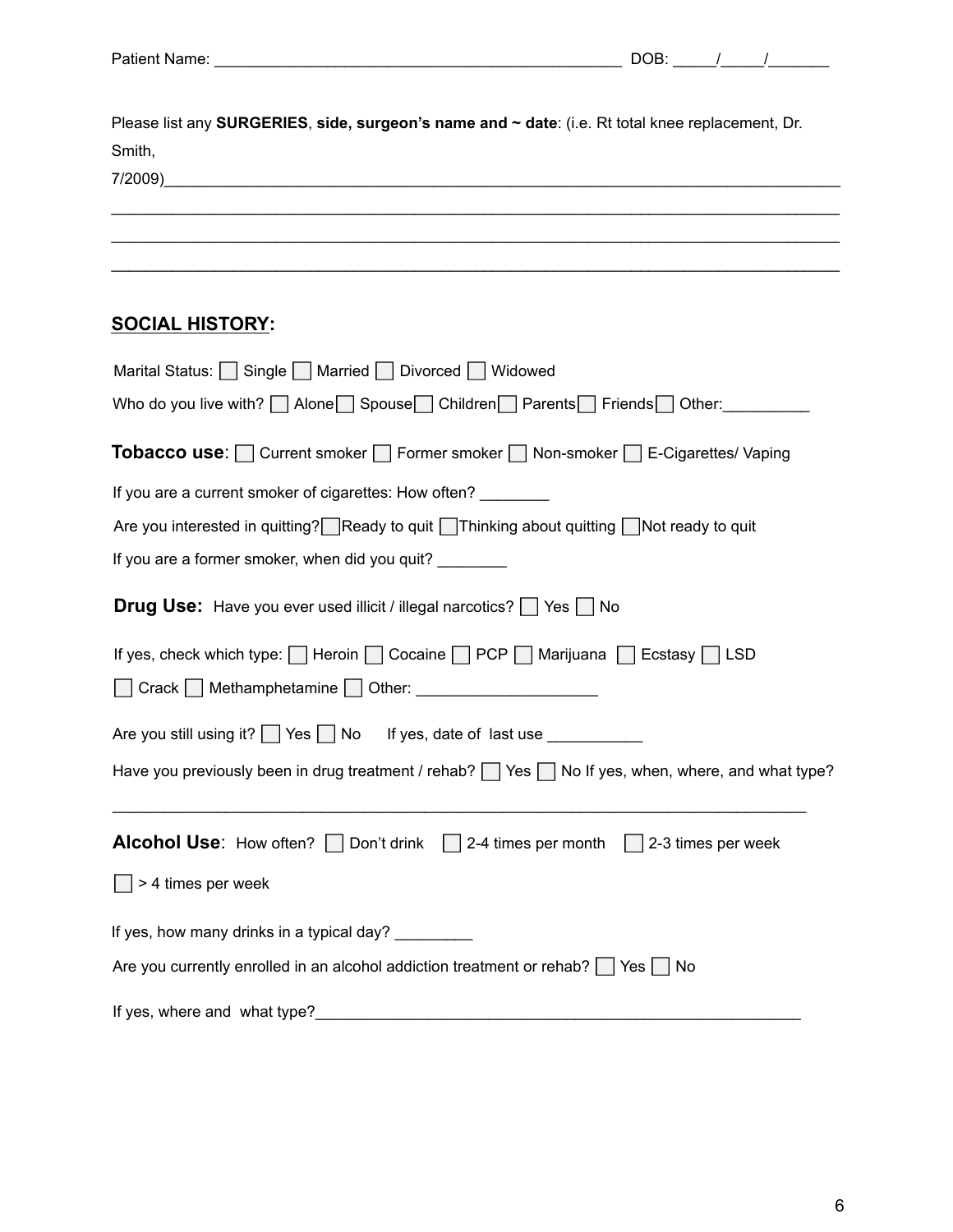## **FAMILY HISTORY:**

(Please check if you have any family members (parents, siblings, children, grandparents) who have the following diseases or conditions. Please indicate who has each condition:

| Mental illness such as depression, anxiety, bipolar disorder: ___________________________________ |
|---------------------------------------------------------------------------------------------------|
|                                                                                                   |
|                                                                                                   |
|                                                                                                   |
|                                                                                                   |
|                                                                                                   |
|                                                                                                   |
|                                                                                                   |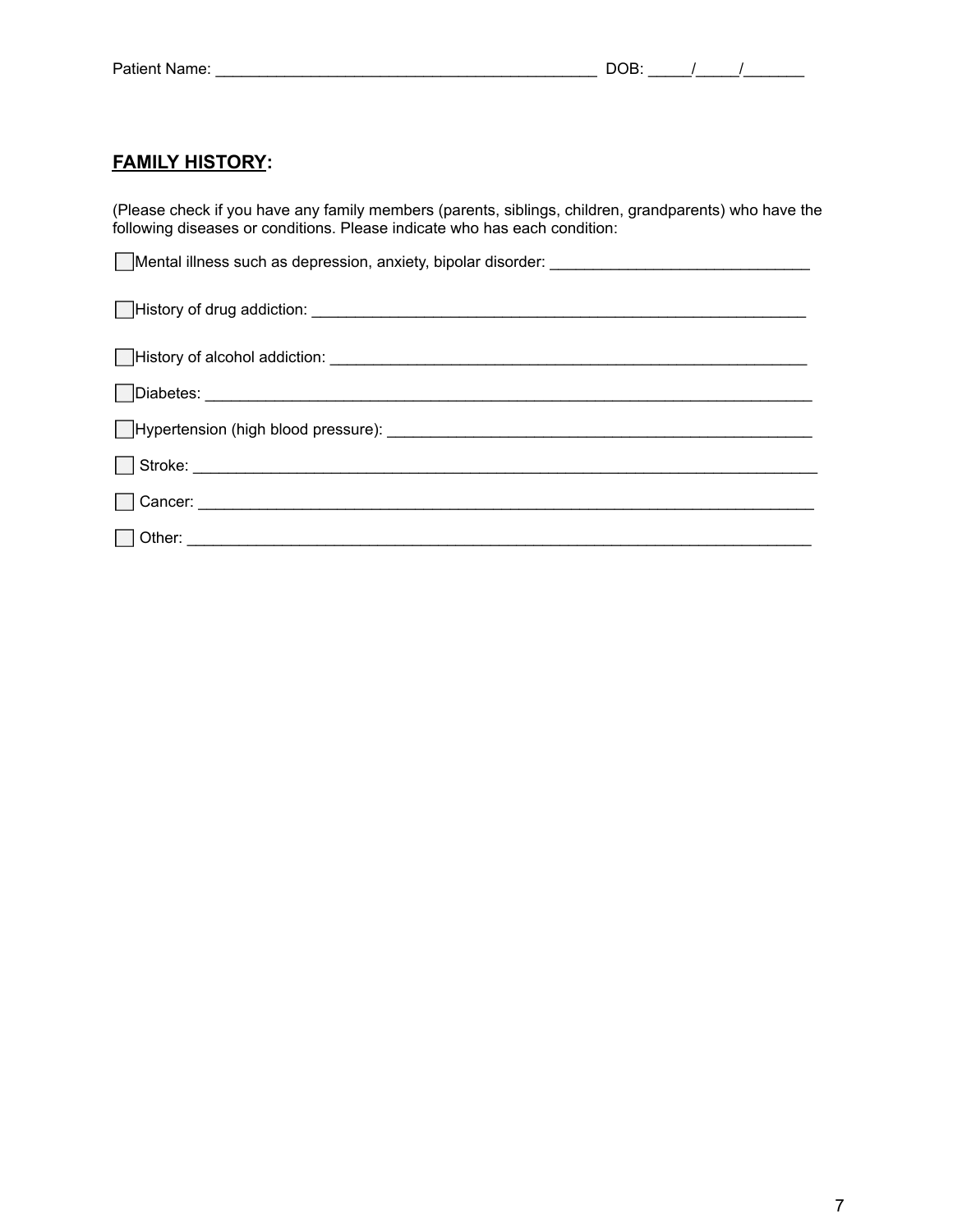## **Opioid Risk Tool**

Date: \_\_\_\_\_\_\_\_\_\_\_\_\_\_\_\_

Patient Name: \_\_\_\_\_\_\_\_\_\_\_\_\_\_\_\_\_\_\_\_\_\_\_\_\_\_\_\_\_\_\_\_\_\_\_\_\_\_ DOB: \_\_\_\_ / \_\_\_\_ / \_\_\_\_

|                                                                          |                                                                                                              | Mark each box that applies | Score if female                      | Score if male                                                             |
|--------------------------------------------------------------------------|--------------------------------------------------------------------------------------------------------------|----------------------------|--------------------------------------|---------------------------------------------------------------------------|
| Family history of<br>substance<br>abuse (mother /<br>father)             | Alcohol<br>Illegal drugs<br>Prescription drugs                                                               |                            | 2<br>4                               | 3<br>3<br>$\overline{4}$                                                  |
| Personal<br>history of<br>substance<br>abuse                             | Alcohol<br>Illegal drugs<br>Prescription drugs                                                               |                            | 3<br>4<br>5                          | 3<br>4<br>5                                                               |
| Age                                                                      | If you are between the ages of 16<br>and 45 please mark the box.                                             |                            |                                      |                                                                           |
| History of<br>preadolescent<br>sexual abuse<br>committed<br>against you. |                                                                                                              |                            | 3                                    | $\Omega$                                                                  |
| Psychological<br>disease                                                 | <b>Attention Deficit Disorder</b><br>Obsessive Compulsive Disorder<br>Bipolar<br>Schizophrenia<br>Depression |                            | 2<br>$\overline{2}$<br>$\frac{2}{2}$ | $\overline{2}$<br>$\overline{2}$<br>$\overline{c}$<br>$\overline{2}$<br>1 |

Total: \_\_\_\_\_\_\_\_\_\_\_\_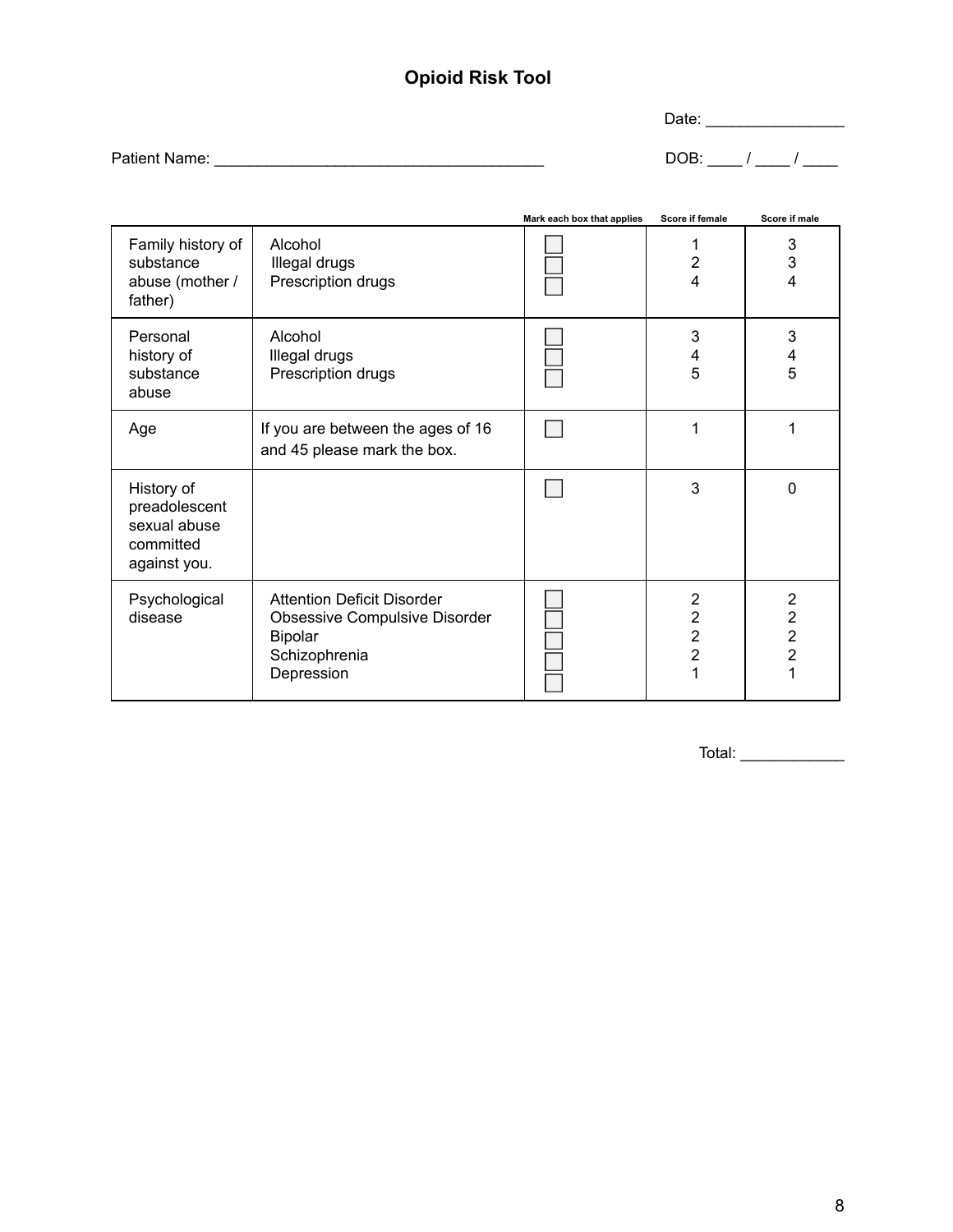## **PHQ-9**

| Date: | Patient Name: | ∩R.<br>м |  |
|-------|---------------|----------|--|
|       |               |          |  |

| <b>During the past two weeks</b> , have you often been<br>bothered by one of the following problems?                                                               | (0)<br>Not<br>at<br>all | (1)<br>Several<br>Days | (2)<br>More than<br>half<br>the days | (3)<br>Nearly<br>every<br>day |
|--------------------------------------------------------------------------------------------------------------------------------------------------------------------|-------------------------|------------------------|--------------------------------------|-------------------------------|
| Little interest or pleasure in doing things?                                                                                                                       |                         |                        |                                      |                               |
| Feeling down, depressed, irritable or hopeless                                                                                                                     |                         |                        |                                      |                               |
| Trouble falling asleep or sleeping too much?                                                                                                                       |                         |                        |                                      |                               |
| Feeling tired or having little energy?                                                                                                                             |                         |                        |                                      |                               |
| Poor appetite, weight loss, or overeating?                                                                                                                         |                         |                        |                                      |                               |
| Feeling bad about yourself - feeling you are a<br>failure, or have let your family down?                                                                           |                         |                        |                                      |                               |
| Trouble concentrating on things, like reading<br>the newspaper or watching television?                                                                             |                         |                        |                                      |                               |
| Moving or speaking slowly that other people<br>have noticed? Or the opposite<br>Being so fidgety or restless that you were moving<br>around a lot more than usual? |                         |                        |                                      |                               |
| Thoughts that you would be better off dead, or of<br>hurting yourself in some way?                                                                                 |                         |                        |                                      |                               |

Total: \_\_\_\_\_\_\_\_\_\_\_\_

If you are experiencing any of the problems listed on this form, how difficult have these problems made it for you to do work, take care of things at home, or get along with other people?

❏ Not difficult at all ❏ Somewhat difficult ❏ Very difficult ❏ Extremely difficult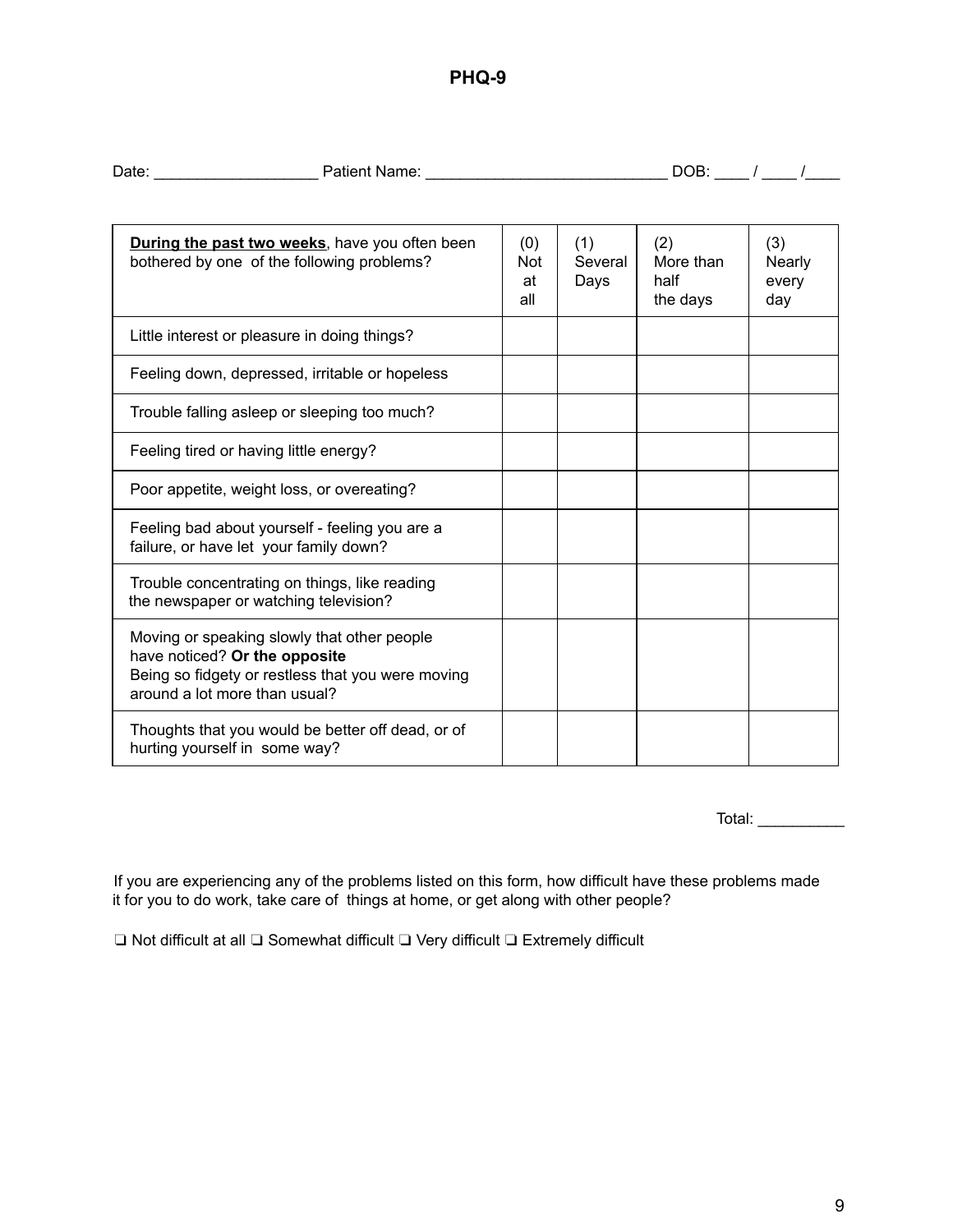## **Sleep Apnea Questionnaire**

| <b>Patient Name:</b> |  |  | □ Male □ Female |
|----------------------|--|--|-----------------|
|----------------------|--|--|-----------------|

Age: \_\_\_\_\_\_\_\_ Height: \_\_\_\_\_\_\_ Weight: \_\_\_\_\_\_\_

| <b>STOP</b>                                                                                      |     |     |
|--------------------------------------------------------------------------------------------------|-----|-----|
| Do you SNORE loudly (louder than talking or<br>loud enough to be heard through closed<br>doors)? | Yes | No. |
| Do you often feel TIRED, fatigued, or<br>sleepy during the daytime?                              | Yes | No. |
| Has anyone ever OBSERVED you stop<br>breathing during your sleep?                                | Yes | No. |
| Do you have or are you being treated for<br>high blood PRESSURE?                                 | Yes | No  |

| <b>BANG</b>                            |     |    |
|----------------------------------------|-----|----|
| BMI more than 35kg/m2?                 | Yes | No |
| AGE over 50 years old?                 | Yes | No |
| NECK circumference > 16 inches (40cm)? | Yes | No |
| <b>GENDER: Male?</b>                   | Yes | No |

#### **For Clinical Use Only – DO NOT WRITE BELOW THIS LINE**

| <b>TOTAL SCORE</b> |  |
|--------------------|--|
|                    |  |

High risk of OSA: Yes 5-8

Intermediate risk of OSA: Yes 3-4

Low risk of OSA: Yes 0-2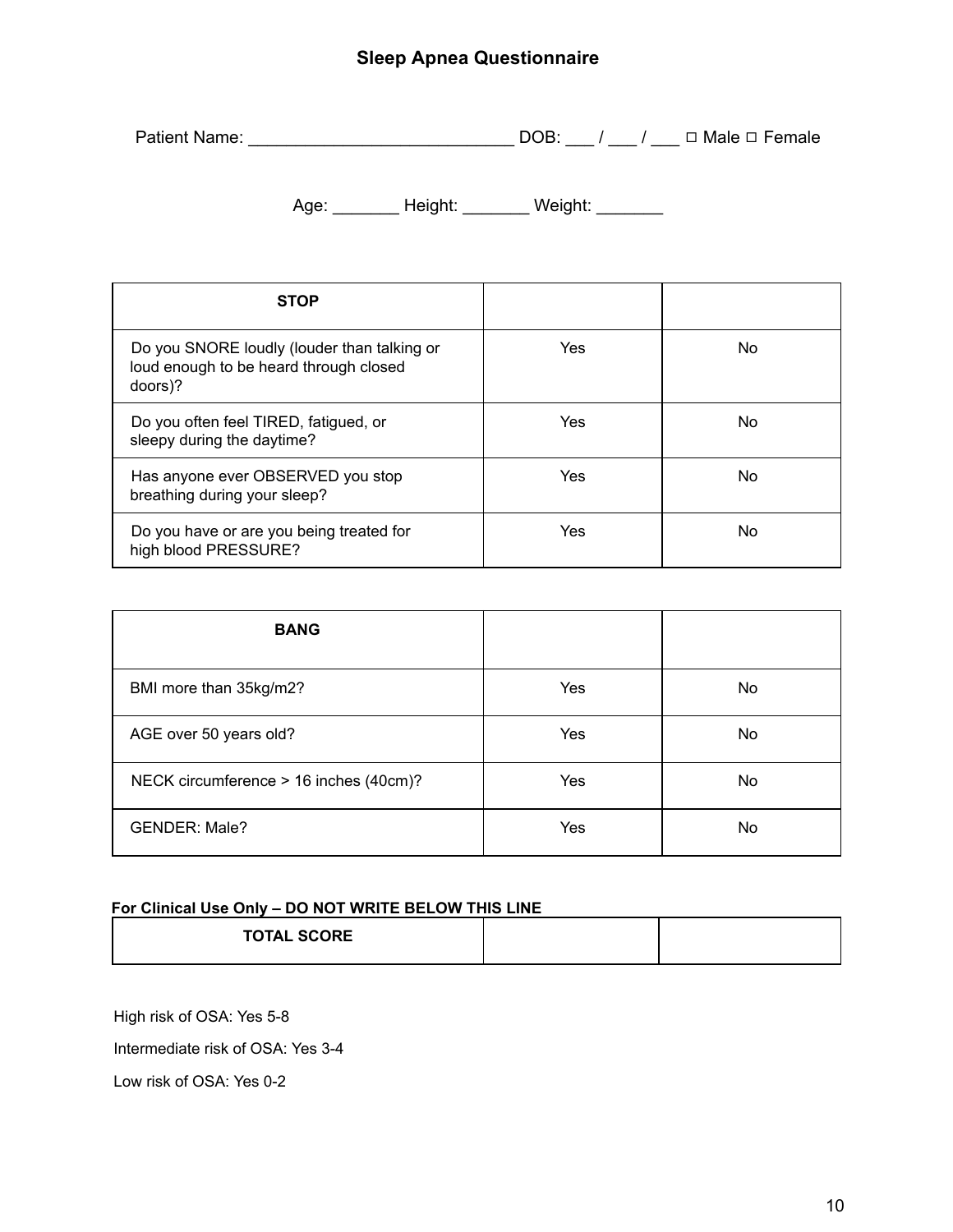## **Pregnancy Status**

| N/A - Male                    |                                                                                  |  |  |
|-------------------------------|----------------------------------------------------------------------------------|--|--|
| Female, please continue below |                                                                                  |  |  |
|                               |                                                                                  |  |  |
|                               | 1. Are you currently pregnant? Yes No                                            |  |  |
|                               | 2. Do you still experience a regular or irregular menstrual period?   Yes   No   |  |  |
|                               | a. If YES, date of last menstrual period? ____________                           |  |  |
| b. If NO,                     |                                                                                  |  |  |
|                               | · Age of menopause? ___________                                                  |  |  |
|                               | · Date of last menstrual period? ____________                                    |  |  |
|                               | 3. Do you still have reproductive organs? Yes No                                 |  |  |
|                               | a. If YES, please select form of birth control:                                  |  |  |
| · Condoms                     |                                                                                  |  |  |
|                               | · Diaphragm                                                                      |  |  |
|                               | · Spermicide                                                                     |  |  |
|                               | · Vaginal Ring                                                                   |  |  |
| · Patch                       |                                                                                  |  |  |
|                               | Oral Birth Control - Type: _________________                                     |  |  |
|                               | · Depo - Date Administered: _________________                                    |  |  |
|                               |                                                                                  |  |  |
|                               | · Implant - Type: _______________________ Date Administered: ___________________ |  |  |
|                               | . Other - Type: ________________________ Date Administered: ___________________  |  |  |
|                               |                                                                                  |  |  |
| b. If NO,                     |                                                                                  |  |  |

- · NO I have had a complete hysterectomy (uterus and both ovaries surgically removed) Date of complete hysterectomy? \_\_\_\_\_\_\_\_\_\_\_
- · NO I have had a partial hysterectomy (one or both ovaries remaining) Date of partial hysterectomy? \_\_\_\_\_\_\_\_\_\_\_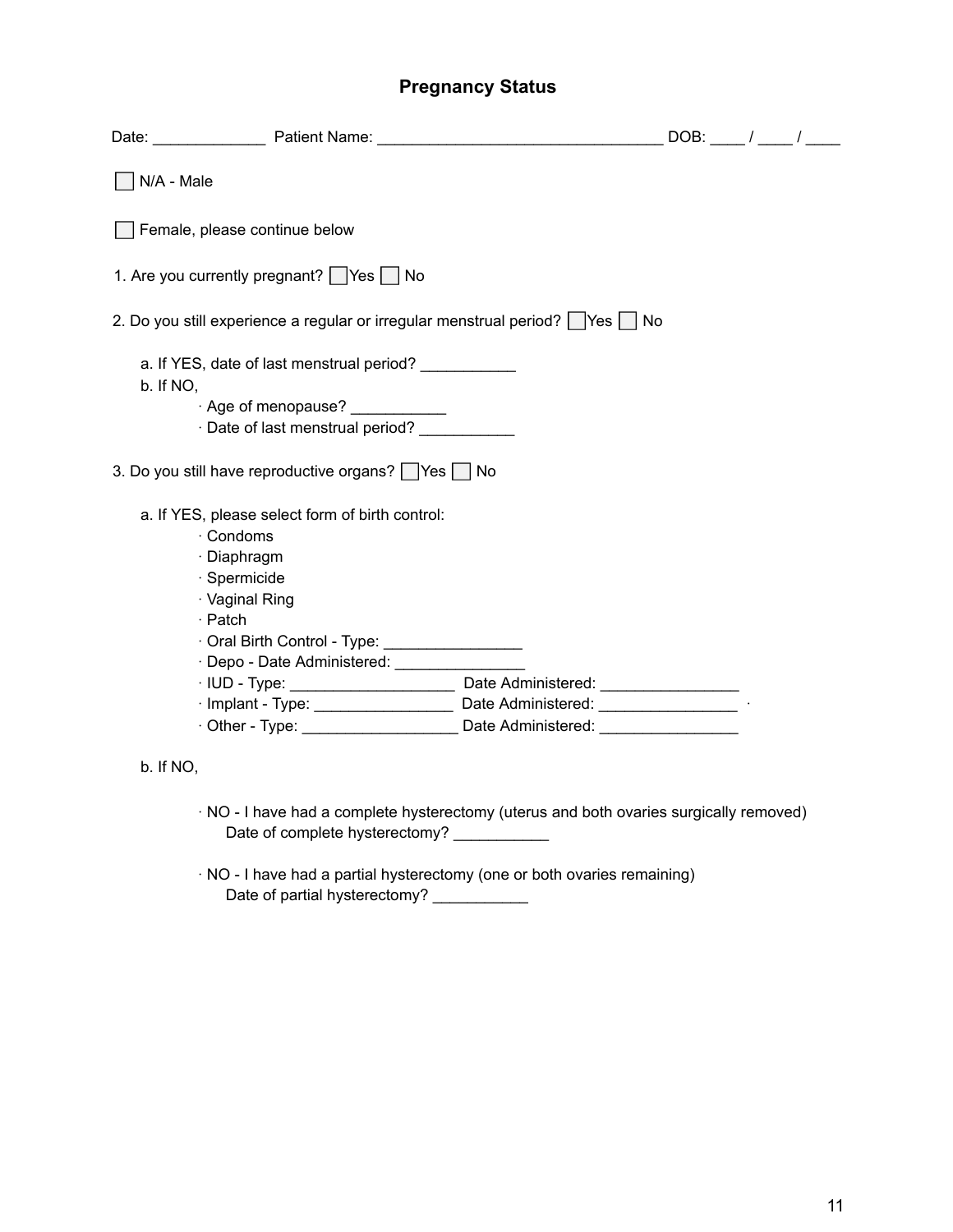## **Pregnancy Status**

### **Risks of Opioid Use in Pregnancy**

There are significant risks associated with opioid use during pregnancy. Studies have shown treatments with opioid analgesics during pregnancy are linked to the following health risks:

- Known risks to the fetus:
	- Spina Bifida (a type of neural tube defect)
	- Hydrocephaly (buildup of fluid in the brain)
	- Glaucoma (an eye defect)
	- Gastroschisis (a defect of the abdominal wall)
	- Congenital Heart Defects
		- Conoventricular Septal Defect
		- Hypoplastic Left Heart Syndrome
		- Atrial Septal Defect
		- Tetralogy of Fallot
		- Pulmonary Valve Stenosis
	- Incomplete Pulmonary System Development
	- Neonatal Abstinence Syndrome
	- Low Birth Weight
- Known risks to the woman:
	- Miscarriage
	- Preterm Labor and/or Delivery
	- Categorization of High Risk Pregnancy

Please Read and Initial the Statements Below:

\_\_\_\_\_ I have read and understand the risks associated with the use of opioids during pregnancy as listed above.

I understand that while being prescribed opioid medication, it is my responsibility to ensure that I am taking reasonable measures to prevent pregnancy.

I agree to notify my provider with any changes in my method of birth control.

\_\_\_\_\_ I will immediately notify my provider should I become pregnant while receiving

treatment.

I will notify my provider should I plan to become pregnant.

| Patient Signature: |  |  |
|--------------------|--|--|
|                    |  |  |

Provider Signature: \_\_\_\_\_\_\_\_\_\_\_\_\_\_\_\_\_\_\_\_\_\_\_\_\_\_\_\_\_\_\_\_\_\_\_\_\_\_\_\_\_\_\_\_\_\_\_\_\_\_\_\_\_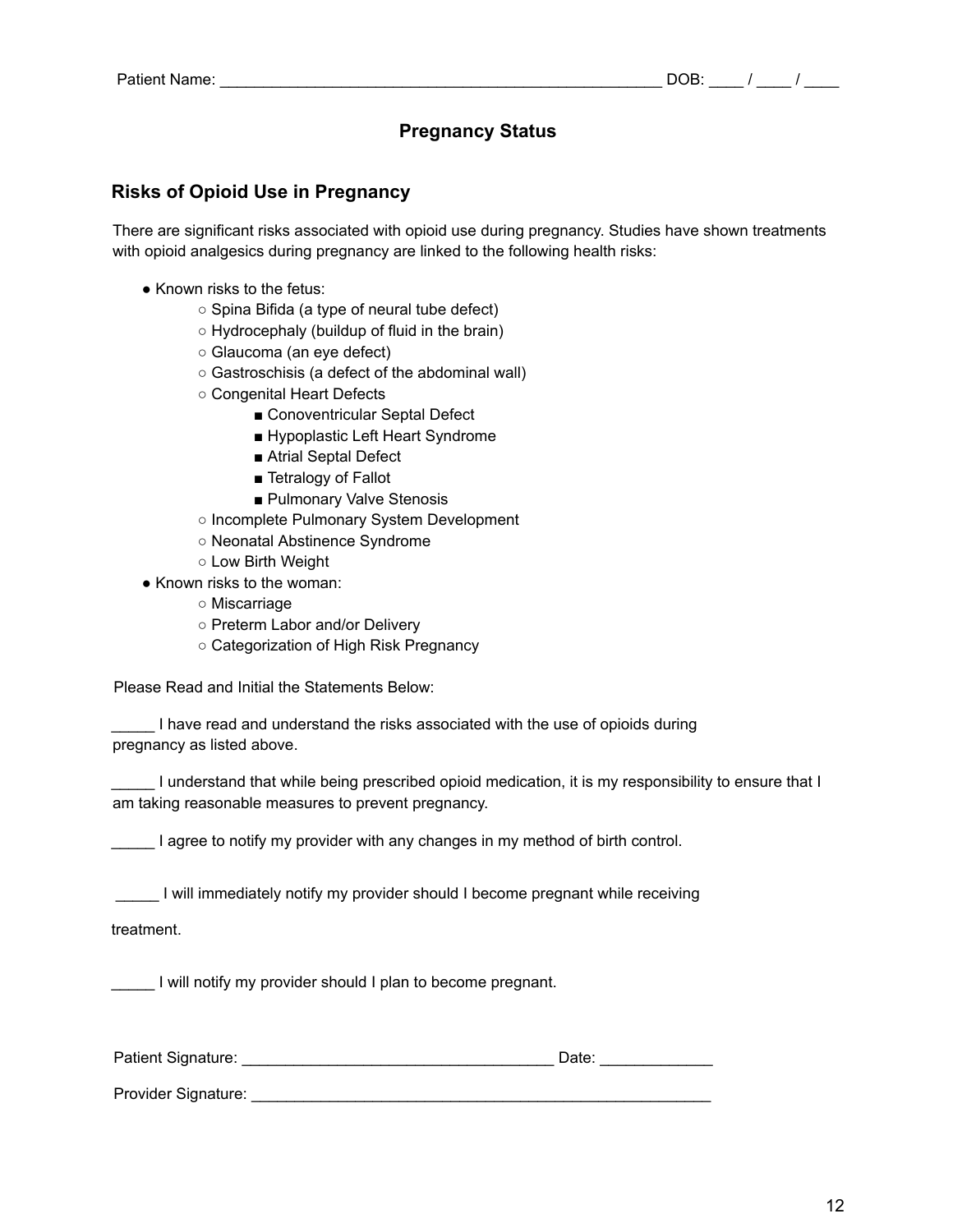Patient Name: \_\_\_\_\_\_\_\_\_\_\_\_\_\_\_\_\_\_\_\_\_\_\_\_\_\_\_\_\_\_\_\_\_\_\_\_\_\_\_\_\_\_\_\_\_\_\_\_\_\_\_ DOB: \_\_\_\_ / \_\_\_\_ / \_\_\_\_

Omega Pain Management understands that your pain can have an impact on your quality of life. To help reach your goals, we may recommend medications, diagnostic or therapeutic nerve blocks, physical and occupational therapy, and therapeutic massage, as appropriate and indicated. Narcotic medication for pain **MAY NOT** be prescribed on your first visit. This type of medication is prescribed solely based on the medical findings and treatment plan of an Omega Pain Management provider and not necessarily based on providers you may have visited previously. There are many possible side effects and safety concerns to consider prior to prescribing these types of medications. If we decide to use these medicines, the following conditions must be met:

#### **\*\*\*Please read each statement below and initial in the spaces provided, acknowledging that you understand each item\*\***\*

\_\_\_\_\_ I understand that using narcotics can be habit forming and acknowledge that such medications have certain risks or side effects including but not limited to physical dependence, addiction, tolerance to pain relief, sleepiness, constipation, nausea, vomiting, dry mouth, difficulty with urination, urinary retention, confusion, altered hormone levels, altered sexual dysfunction, itching, allergic reaction, slow breathing, or even death.

\_\_\_\_\_ I will not operate heavy equipment or drive while taking my medications until the side effects are known. I am aware my reflexes and reaction time may be slowed, even if I do not realize this. I am responsible for exhibiting good judgment in my daily affairs, including my use of controlled medications.

\_\_\_\_\_ I agree to take the prescribed medication exactly as I am told. I am not allowed to change dosage amounts or change the time schedule for taking medication without talking to my doctor first and gaining approval. You must come in for an appointment to discuss changes before they are made. If you self-adjust your medication regimen, it may not be continued.

\_\_\_\_\_ I acknowledge that the use of **ANY** illegal substance may result in immediate discharge from Omega Pain Management..

I agree not to seek any narcotic pain medication from any other physician or provider while being treated by Omega Pain Management.

I will tell my provider about any other medications and treatments I am receiving.

\_\_\_\_\_ I understand I am responsible for my medication and that **lost, stolen, or misplaced medication / prescriptions will not be replaced for any reason.**

I agree that at any time my provider can call me in for a random pill count or drug screen and that I will be expected to arrive at the clinic within 2 hours of notification. It is my responsibility to provide and maintain a working telephone number where I can be contacted during regular business hours. If I am unable to answer personally, I am responsible for having a voice mail or other method of receiving the telephoned message that day. If you fail to come in for a drug screen or pill count on the day you are called, you may be discharged from the clinic.

I am required to inform Omega Pain Management of out-of-town travel, prior to my departure. I understand I will be expected to call the office and inform a staff person of my name and the dates of travel. If I am called for a random pill count or drug screen and fail to show saying I was out of town, but do NOT have the trip noted in my chart, my provider reserves the right to discontinue my medication.

All current medications prescribed by Omega Pain Management must be brought in its original packaging / bottle to every visit along with all remaining doses (pills, caps, patches, etc.).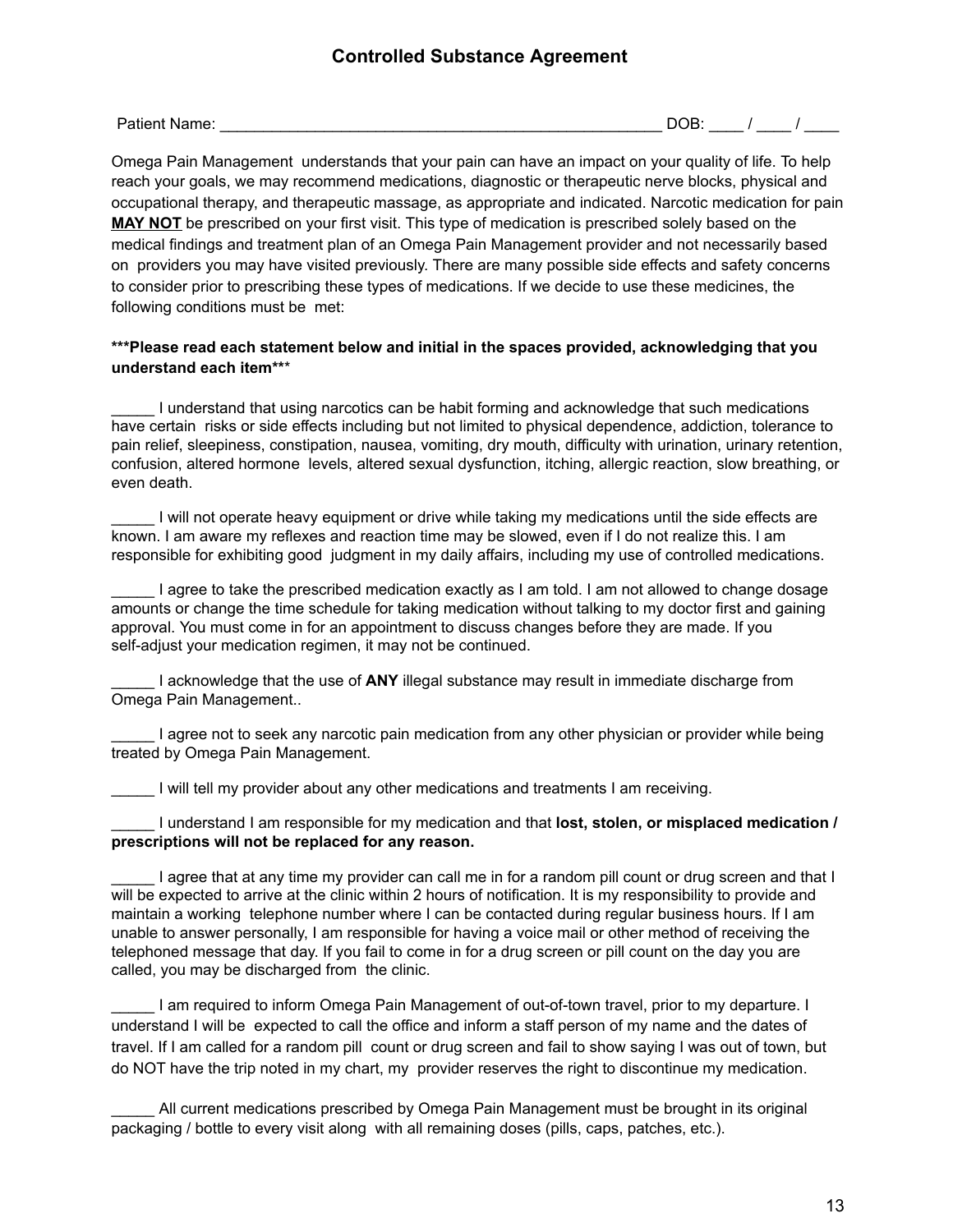### **Controlled Substance Agreement**

\_\_\_\_\_ I understand I must not take any medication not prescribed to me or someone other than myself.

I understand the use of alcohol and opioids together is potentially dangerous and have been advised against this. My practitioner may elect to discontinue opioids based on alcohol use.

**The I** understand that I may be subject to random drug screens.

I understand I must not take medication left over from old prescriptions.

Do not share medications with others. Do not sell medications.

Do not take the medications in any manner other than prescribed. For example, do not chew or inject your medications.

\_\_\_\_\_ Keep all medication out of the reach of children. Do not leave your prescriptions lying around and unprotected for others to steal and/or abuse. Consider medication storage in a safe or lock box.

Prescription refills will not be given prior to the planned refill date determined by the dose and quantity prescribed.

For females of childbearing age: I understand that if I get pregnant, I should not use these medications because they could harm my baby. I am not pregnant now and I will alert my provider immediately if I become pregnant. I am aware I must have a contraceptive plan in place and use this consistently.

Your medications may be discontinued or adjusted at your provider's discretion.

I will use only one pharmacy (listed below) to fill my prescriptions and will notify my provider if a new pharmacy agreement needs to be updated.

Pharmacy: \_\_\_\_\_\_\_\_\_\_\_\_\_\_\_\_\_\_\_\_\_\_\_\_\_\_\_\_\_\_ Pharmacy Phone #: \_\_\_\_\_\_\_\_\_\_\_\_\_\_\_\_\_

By signing this agreement, you give us permission to share your narcotic prescription history with other pharmacies, physician offices, or law enforcement agencies.

Patient's Name (print): \_\_\_\_\_\_\_\_\_\_\_\_\_\_\_\_\_\_\_\_\_\_\_\_\_\_\_\_\_\_\_\_\_\_\_\_\_\_\_\_\_\_\_\_\_\_\_\_\_\_\_\_\_\_\_\_\_ Date: \_\_\_\_\_\_\_\_\_\_\_\_\_

Patient Signature:  $\blacksquare$ 

Provider Signature:  $\blacksquare$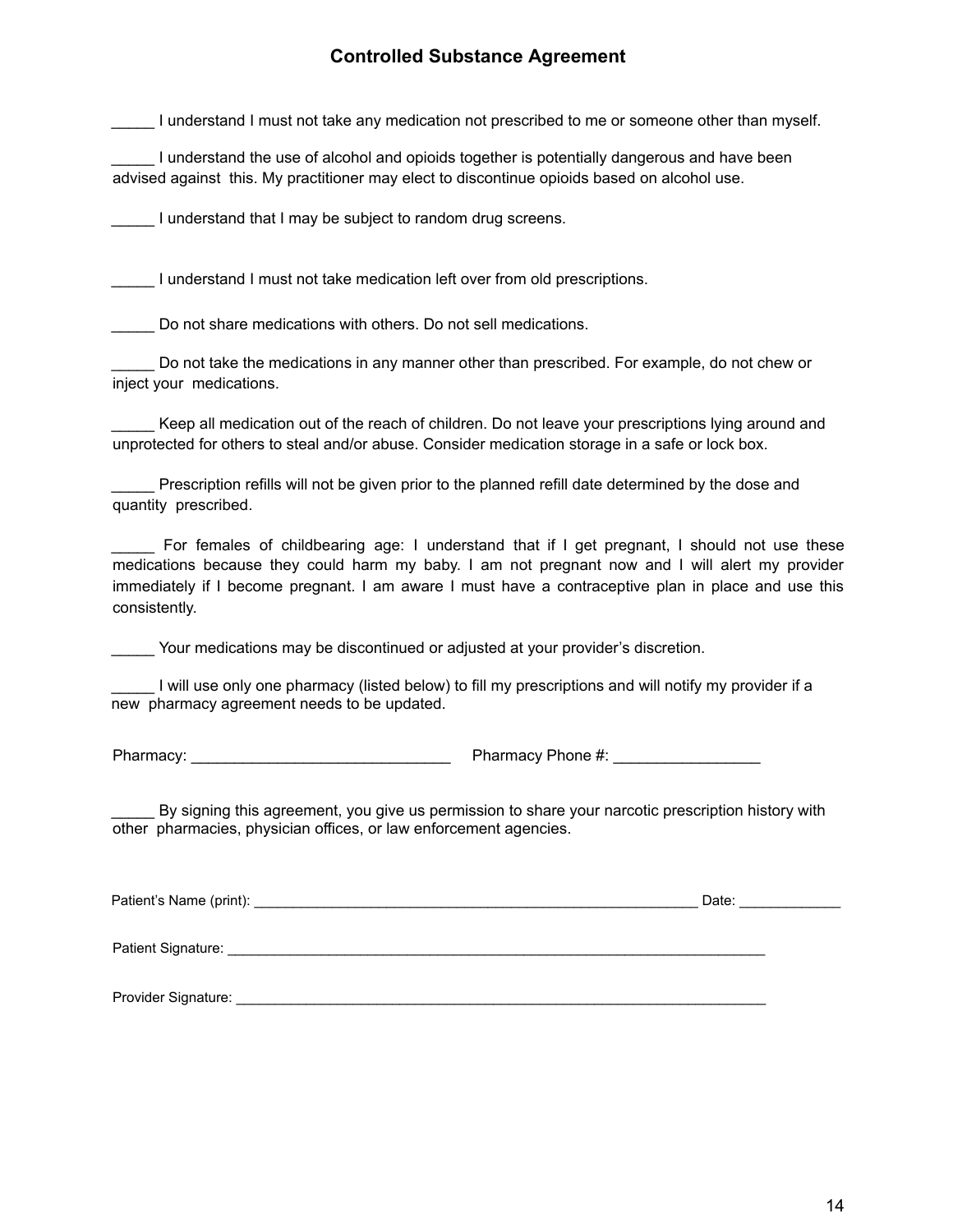## **Informed Consent**

Opioid is the medical name for a type of strong painkillers. Like all medications, opioids have potential to help people and / or cause harm. The purpose of this consent is to outline the overall benefits and potential harms so that together with your practitioner you can determine whether an opioid is suitable for you at this time. Not everyone will benefit from an opioid. In those who do, pain relief is generally modest. A 30% or greater reduction in pain is a meaningful effect. The possible side effects are the same for all the opioids, but different people react to each opioid individually. What might work well for you with few side effects may not work for the next person. Most side effects are worse when the medication is first started and can be effectively managed. Some side effects are more problematic with higher doses and longer-term use.

#### **Using Controlled Medications to Treat Pain:**

- ∙ Opioids are used to treat moderate-to-severe pain of any type.
- ∙ Opioids are best understood as potentially effective tools that can help reduce pain, improve function, and improve quality of life.
- ∙ Using these medications requires that both the provider and patient work together in a responsible way to ensure the best outcome, lowest side effects, and least complications.

#### **How Do Opioids work?**

- ∙ Opioid medications work at the injury site, the spinal cord, and the brain.
- ∙ They dampen pain, but do not treat the underlying injury.
- ∙ They may help to prevent acute pain from becoming persistent chronic pain.
- ∙ These medications may work differently on different people because of many factors.
- ∙ Side effects and complications will also individually vary.

#### **What to Expect When You Take Controlled Medications for Pain and Related Conditions:**

- ∙ Pain relief.
- ∙ Reduction of anxiety and stress caused by pain.
- ∙ Side effects.

#### **What Should Not Be Expected from Treatment with Controlled Medications:**

- ∙ Cure of the underlying injury.
- ∙ Total elimination of pain, anxiety, and stress.
- ∙ Loss of ability to feel other physical pain.

#### **Opioid Side effects:**

There are side effects with opioid therapy, which may include, but not exclusively, skin rash, constipation, sexual dysfunction, sleeping abnormalities, sweating, edema, sedation, or the possibility of impaired cognitive (mental status) and/or motor ability. Overuse of opioids can cause decreased respiration (breathing).

\_\_\_\_\_\_\_\_ It is my responsibility to notify my physician/health care provider for any side effects that continue or are severe (i.e., sedation, confusion). I am also responsible for notifying my pain provider immediately if I need to visit another provider or need to visit an emergency room due to pain, or if I become pregnant.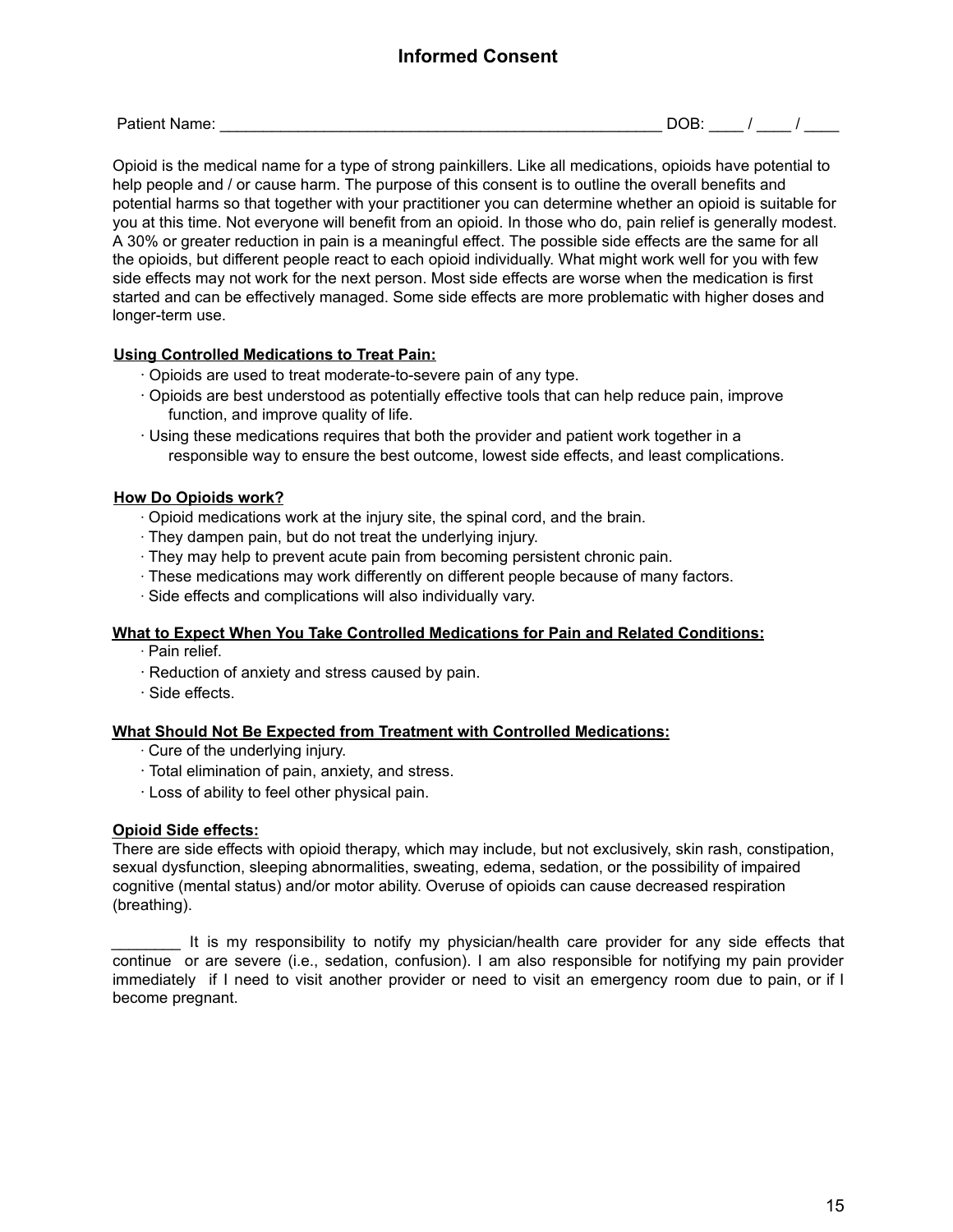## **Informed Consent**

Opioid medications may cause a physical dependency marked by abstinence syndrome when they are stopped abruptly. If these medications are stopped or rapidly decreased the patient may experience chills, goosebumps, profuse sweating, increased pain, irritability, anxiety, agitation, and diarrhea. The medicines will not cause these symptoms if taken as prescribed and any decision to stop these medications should be done under the supervision of your physician in a slow downward taper.

#### **Tolerance:**

This means that over time the body becomes "use to" the medication and it feels less effective. The dose of the opioid may have to be adjusted to a dose that produces benefit and a realistic decrease of your pain yet does not have intolerable side effects. Sometimes this is not possible, and the opioid will have to be stopped and/or alternate therapy explored.

\_\_\_\_\_\_\_\_ I am aware that drowsiness or clouded thinking may make it dangerous for me to drive or operate heavy machinery. Alcohol or other medications that also cause drowsiness may worsen this effect.

I agree not to drive or operate heavy machinery or sign legal documents while my practitioner is starting me on these new medications, significantly increasing my dose, or if I feel in any way impaired from this therapy at other times.

\_\_\_\_\_\_\_\_ I understand the use of alcohol and opioids together is potentially dangerous. I have been advised not to do this.

#### **Misuse of medications:**

Addiction: This is a psychological condition of use of a substance despite self- harm. Between six and ten percent of the population of the United States have problems with substance abuse and addiction. Controlled medications are likely to activate addictive behavior in this group of people. It is a disease that occurs in some individuals. Like becoming overweight does not necessarily mean you will become diabetic, taking opioids does not necessarily cause addiction, however, if you have risk factors for addiction (such as a strong family history of drug or alcohol abuse) or have had problems with drugs or alcohol in the past you must notify your practitioner since using opioids will put you at greater risk. The extent of this risk is not certain.

I have notified my practitioner of any personal or family history of drug or alcohol abuse.

#### **Diversion:**

It is illegal to share your controlled medications with other people. It is illegal to provide false information to a prescriber in an attempt to obtain controlled medication. It is illegal to doctor shop or visit multiple doctors in an attempt to obtain controlled medications. Federal and state laws exist to address diversion problems. It is critical that you safeguard your controlled medications and use them only as prescribed by your provider.

#### **Driving:**

Studies of patients with chronic pain demonstrate improved driving skills when taking certain controlled medications. However, patients may have problems driving and need to realistically assess their own skills, as well as listen to others who drive with them to determine if they should be driving while taking these medications. You should consult the State Department of Transportation if you have questions about driving and taking your medication.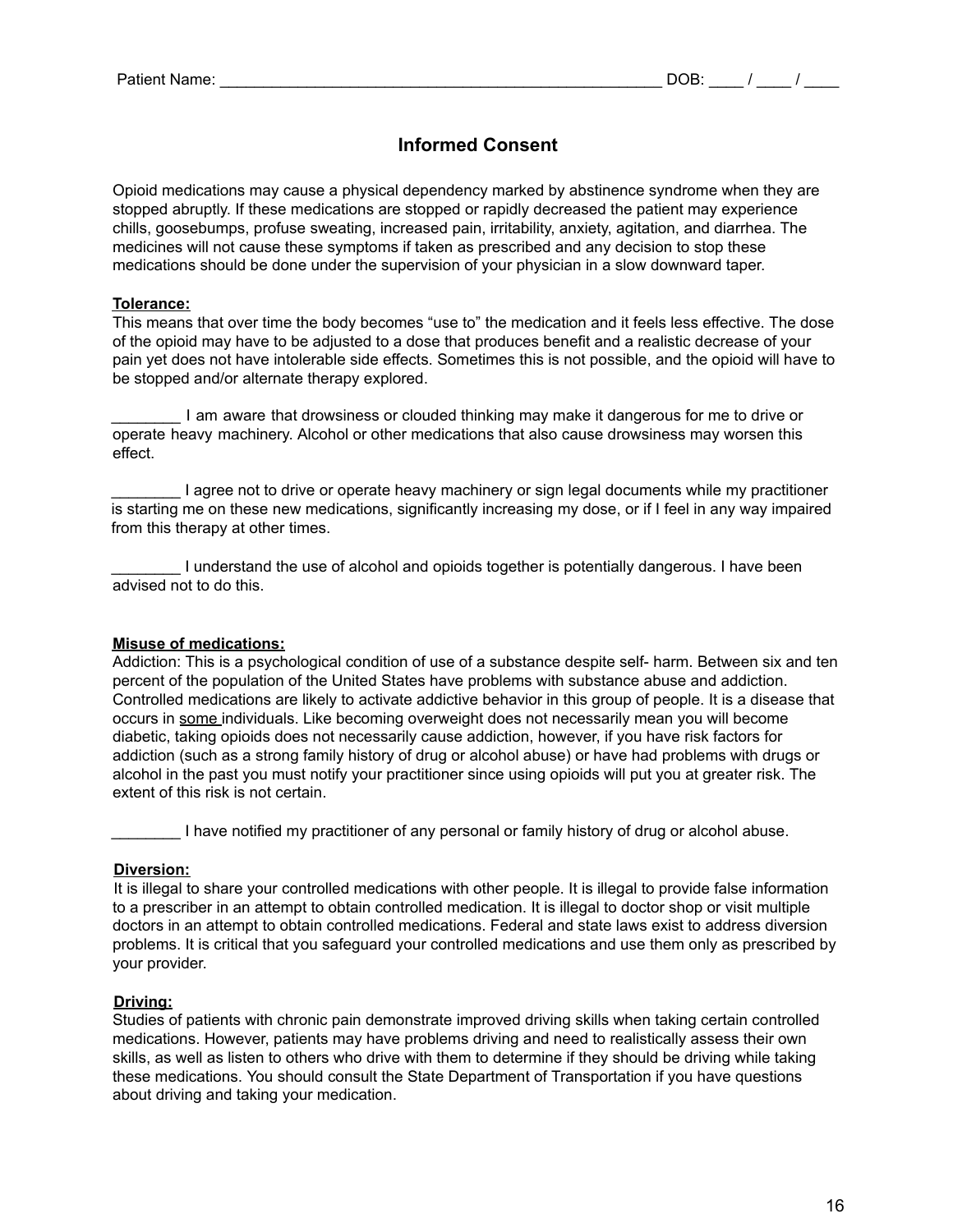#### **Common Sense Rules for Using Controlled Medications:**

- ∙ Follow your provider's recommendations.
- ∙ Do not take more pills than prescribed without discussing this first with your provider and receiving permission to do so.
- ∙ Do not share medications with family or friends.
- ∙ Do not take medications from family or friends.
- ∙ Any medication you are prescribed may need to be tapered to stop. Please discuss with your provider before abruptly stopping any medications.
- ∙ Do not sell medications.
- ∙ Do not take medications in any manner other than prescribed. For example, do not chew, snort, or inject your medications.
- ∙ Keep all medications out of reach of children and pets.
- ∙ Do not leave your prescriptions lying around unprotected for others to steal and abuse them.
- ∙ Do not operate a motor vehicle if you feel mentally impaired using controlled medications. You are responsible for exhibiting good judgment in your daily affairs, including your use of controlled medications and operating motor vehicles or heavy equipment or tools.

Continued Use of Controlled Medication is based on your provider's judgment and a determination of whether the benefits to you of using controlled medications outweigh the risks of using them. Your provider may discontinue treating you at his or her discretion.

Your provider may require a consultation with an addiction specialist. Your provider may require more frequent visits.

We believe in treating your pain and we recognize the value of controlled medications in this process. When used properly, controlled medications can help restore comfort, function, and quality of life. However, as stated above, controlled medications may also have serious side effects and are highly controlled because of their potential for misuse and abuse. It is important to work with your provider and communicate openly and honestly with them about your pain. By doing so, medications can be used safely and successfully.

By your signature below, you are acknowledging that you have read and reviewed this agreement with your provider and that you have sufficient information to make a decision to use the controlled medications prescribed.

You should **NOT** sign this form if you do not believe you have enough information to make an informed decision about your use of controlled medications and how they fit into your pain management treatment plan.

| Patient Name (printed) : | Date: |
|--------------------------|-------|
| Patient Signature:       |       |
| Provider Signature:      |       |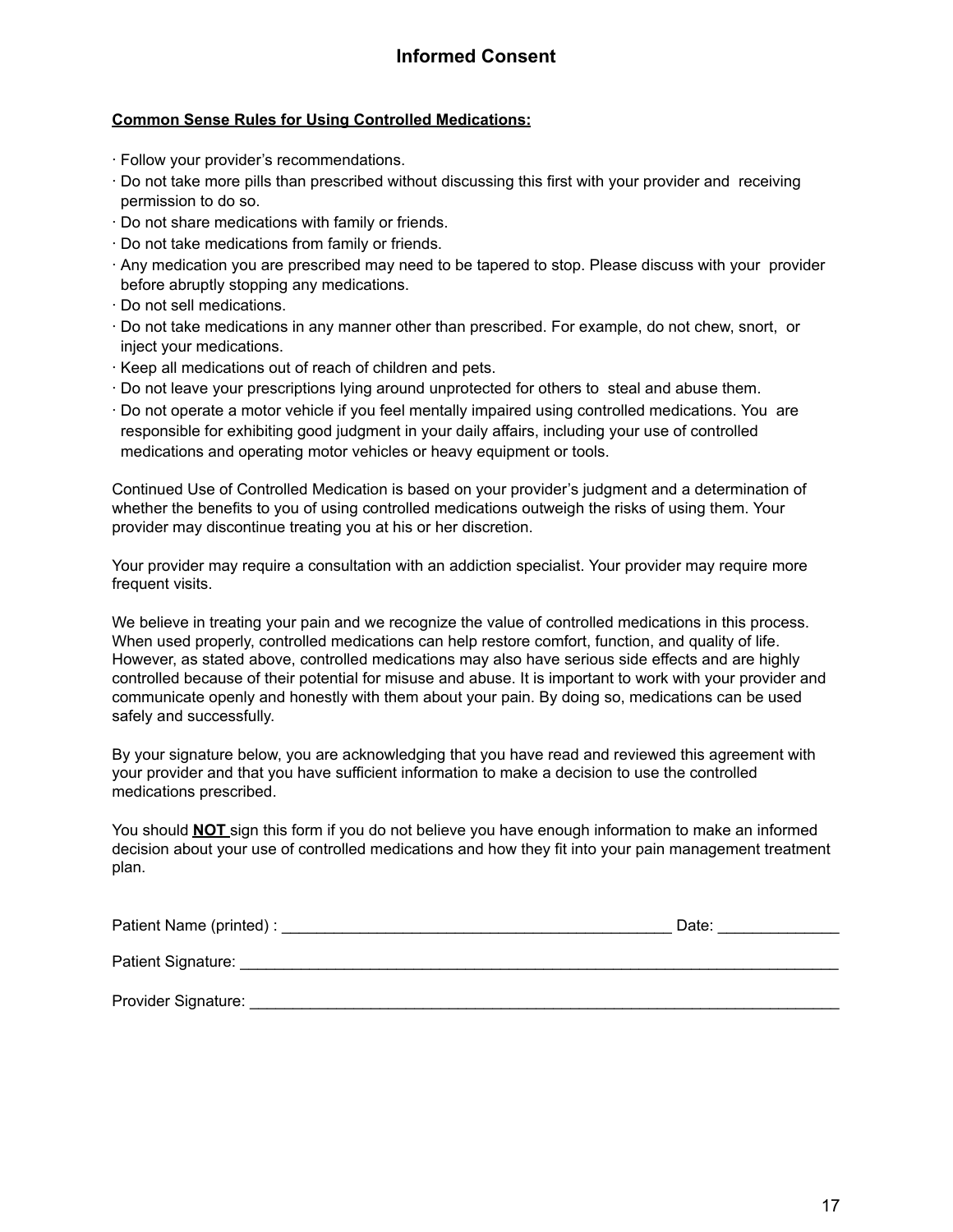#### **Consent to Treat**

I hereby authorize and consent to the practice's physicians and their assistants and other practice professional staff providing outpatient medical treatment, supplies, services,equipment and other items related to my healthcare to me as determined to be necessary in their professional judgement. I have been informed of the nature and purpose of the treatment, and potential common side effects thereof, as well as alternative treatment modalities, the approximate estimated duration of my healthcare, and that I am able to withdraw my consent for treatment either orally or in writing whether prior to or during the anticipated treatment period.

\_\_\_\_\_\_\_\_\_\_\_\_\_\_\_\_\_\_\_\_\_\_\_\_\_\_\_\_\_\_\_\_\_\_\_\_\_\_\_\_\_\_\_\_\_\_\_\_\_\_\_\_\_\_\_ \_\_\_\_\_\_\_\_\_\_\_\_\_\_\_\_\_\_\_\_

 $\mathcal{L}_\text{max} = \mathcal{L}_\text{max} = \mathcal{L}_\text{max} = \mathcal{L}_\text{max} = \mathcal{L}_\text{max} = \mathcal{L}_\text{max} = \mathcal{L}_\text{max} = \mathcal{L}_\text{max} = \mathcal{L}_\text{max} = \mathcal{L}_\text{max} = \mathcal{L}_\text{max} = \mathcal{L}_\text{max} = \mathcal{L}_\text{max} = \mathcal{L}_\text{max} = \mathcal{L}_\text{max} = \mathcal{L}_\text{max} = \mathcal{L}_\text{max} = \mathcal{L}_\text{max} = \mathcal{$ 

 $\mathcal{L}_\text{max} = \mathcal{L}_\text{max} = \mathcal{L}_\text{max} = \mathcal{L}_\text{max} = \mathcal{L}_\text{max} = \mathcal{L}_\text{max} = \mathcal{L}_\text{max} = \mathcal{L}_\text{max} = \mathcal{L}_\text{max} = \mathcal{L}_\text{max} = \mathcal{L}_\text{max} = \mathcal{L}_\text{max} = \mathcal{L}_\text{max} = \mathcal{L}_\text{max} = \mathcal{L}_\text{max} = \mathcal{L}_\text{max} = \mathcal{L}_\text{max} = \mathcal{L}_\text{max} = \mathcal{$ 

Signature of Patient **Date** Date **Date** Date **Date** Date **Date** 

Printed Name of Patient

#### **Authorization and Release**

I authorize the release of any Protected Health Information including the diagnosis and the records of any treatment rendered to me during the period of such care to third party payers and/or other health practitioners.

I authorize and request my insurance company to pay directly to Omega Pain Management insurance benefits otherwise payable to me.

I understand that my insurance carrier may pay less than the actual bill for services. I agree to be responsible for payment of services rendered on my behalf or my dependents.

\_\_\_\_\_\_\_\_\_\_\_\_\_\_\_\_\_\_\_\_\_\_\_\_\_\_\_\_\_\_\_\_\_\_\_\_\_\_\_\_\_\_\_\_\_\_\_\_\_\_\_\_\_\_\_ \_\_\_\_\_\_\_\_\_\_\_\_\_\_\_\_\_\_\_\_

Signature of Patient Date Date Date Date

Printed Name of Patient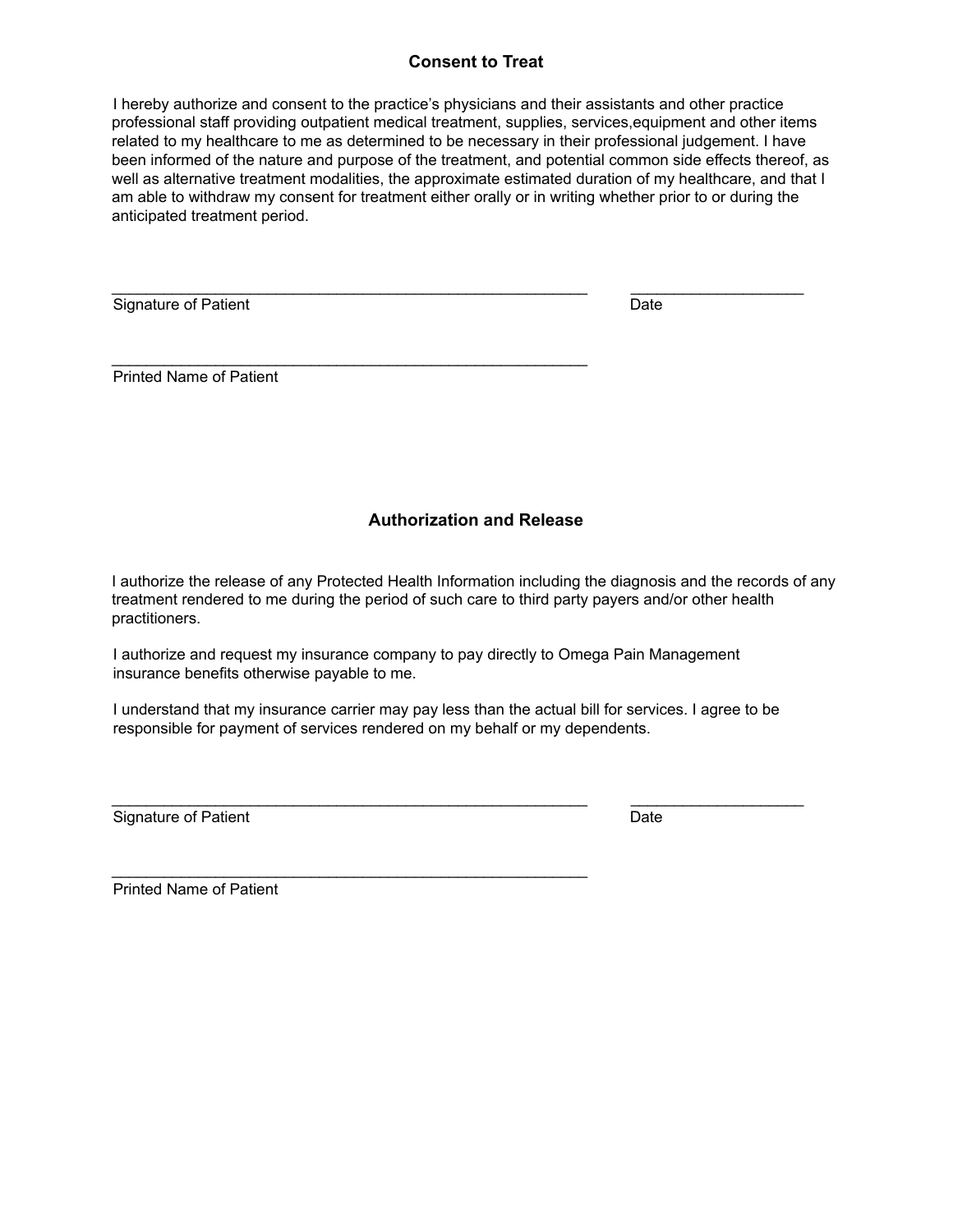### **No Show / Cancellation / Late Arrival Policy**

Omega Pain Management understands there are situations that arise that may prevent you from coming to your scheduled appointment. You need to make every effort to cancel within 24 hours. If you fail to cancel your appointment within 24 hours or no show/show up late for your scheduled appointment or procedure:

● You **WILL NOT** be given a priority appointment and will be scheduled at the next available appointment.

● If you show up late for your regular scheduled appointment, you will not be seen and will be rescheduled to the next available appointment.

● Medications will not be prescribed until the date of your next available appointment.

• Omega Pain Management is not obligated to work you in if you do not show up for your regularly scheduled appointment or procedure.

● Habitual no shows and late arrivals are grounds for dismissal from the practice.

● Follow up appointments are always scheduled at check out. It is your responsibility to keep track of the date and time of your appointments.

● You will be charged a cancellation fee of \$35.00 for a regular missed appointment and \$50.00 for a procedure. This fee is **NOT** covered by your insurance and **MUST** be paid prior to being seen again.

You must have an appointment. We are unable to accommodate walk-in visits.

We recommend you arrive 5-10 minutes early to your appointment.. To cancel or reschedule your appointment, please call the clinic directly and speak with the scheduler.

We understand that unavoidable and unforeseen circumstances may cause you to not be able to cancel within 24 hours. You should call immediately and advise us of the reason for the emergency. We ask that you provide documentation of emergencies, i.e. death of friend/family, hospitalization, illness, etc.

If you have any questions about this policy, please speak with your provider.

Patient Signature Date Date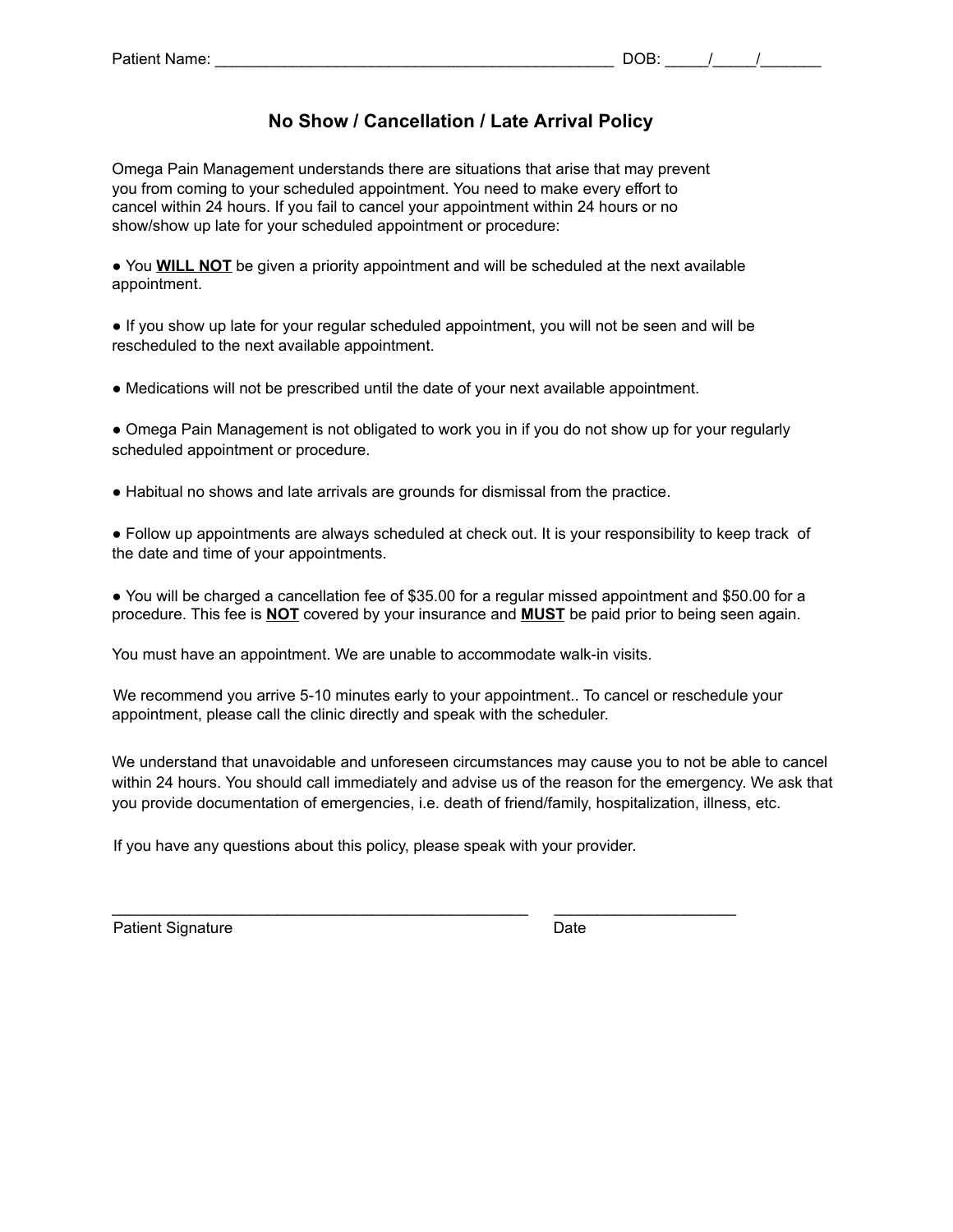### **Financial Responsibility**

**Patient Name:**  $\blacksquare$  **Patient Name:**  $\blacksquare$   $\blacksquare$   $\blacksquare$   $\blacksquare$   $\blacksquare$   $\blacksquare$   $\blacksquare$   $\blacksquare$   $\blacksquare$   $\blacksquare$   $\blacksquare$   $\blacksquare$   $\blacksquare$   $\blacksquare$   $\blacksquare$   $\blacksquare$   $\blacksquare$   $\blacksquare$   $\blacksquare$   $\blacksquare$   $\blacksquare$   $\blacksquare$   $\blacksquare$   $\blacksquare$   $\blacksquare$   $\blacksquare$ 

Thank you for choosing our practice for your pain management needs. It is important that you understand the financial policies of this practice. It is just as important that you understand the terms of your medical coverage. Our staff is very knowledgeable of most insurance plans, but it is important that you understand the details of your personal plan. You will find your insurance company's phone number on the back of your insurance card and we encourage you to contact them with any questions you have pertaining to your coverage.

#### **Patients with Medical Insurance:**

- ∙ If you have an insurance plan that requires a referral, you must contact your PCP to obtain a referral PRIOR to receiving care from a specialty provider. Many insurers will not cover specialty services that are rendered without a referral and will leave you responsible for the costs. As a result, if we do not have a referral on file, we will not be able to render services to you.
- ∙ We participate with most major insurance plans and our billing office will submit claims for services rendered. It is the patient's responsibility to provide all necessary information needed to file the claims prior to leaving our office. We will file your primary and secondary insurance claims; however, your insurance company may need you to supply information directly. You may be financially responsible if you do not comply with this request.
- ∙ Please bring your insurance cards to each visit.
- ∙ Your insurance company **REQUIRES** us to collect co-payments at the time services are rendered. Failure to collect your co-payment is a contractual requirement so please be prepared to pay this on the date services are rendered. If you do not have your co-payment, we are not required to see you.
- ∙ Additionally, you may have deductible and/or coinsurance amounts that are your responsibility and required by your insurance carrier. These outstanding balances on your account following insurance processing will be billed to you.
- ∙ This practice will not waive or fail to collect any co-payments, co-insurance, deductibles, or any other financial responsibility in accordance with state and federal law as well as contractual agreements with payers. Full or partial financial responsibility may only be waived if a payment arrangement has been made.
- ∙ If the office is out of network, your insurance carrier may also pay you directly. As a patient, you are responsible for bringing in the payment and the Explanation of Benefits (EOB) from your insurance company.

#### **Patient Balances:**

- ∙ Any patient balances that remain delinquent after 90 days, with no response to requests or payment, may be referred to a collection agency. You will be responsible for any and all costs associated with the collection agency up to and including all legal costs.
- ∙ Our office accepts the following payment methods: Money Order, Cashier's Check, Cash, and Credit Card. **Self-pay payment methods**: Cashier's check, money order, and credit / debit card are the only accepted payment methods per state regulations.
- ∙ **Returned checks will be charged a \$40 fee.**

#### **Please read the Financial Policy carefully before signing.**

I, the undersigned, understand the financial policies of Omega Pain Management and agree to abide by the plan I have signed. I also understand and agree to the following:

 $\_$  , and the state of the state of the state of the state of the state of the state of the state of the state of the state of the state of the state of the state of the state of the state of the state of the state of the

\_\_\_\_\_\_\_\_\_\_\_\_\_\_\_\_\_\_\_\_\_\_\_\_\_\_\_\_\_\_\_\_\_\_\_\_\_\_\_\_\_\_\_\_\_\_\_\_\_\_\_\_\_\_ \_\_\_\_\_\_\_\_\_\_\_\_\_\_\_\_\_\_\_\_\_\_

∙ To pay the amount owed to Omega Pain Management for professional treatment and services rendered ∙ I understand that I am financially responsible for any and all charges whether or not insurance covers them. If genuine financial difficulties exist, please call our office. We are happy to work with you in resolving your balance and may be able to set up payment arrangements. To speaking with our billing department please call (865) 337-5137 ext 231.

Signature of Patient/Responsible Party **Date** Date

Name of Patient/Responsible Party (Please Print) Relationship to Patient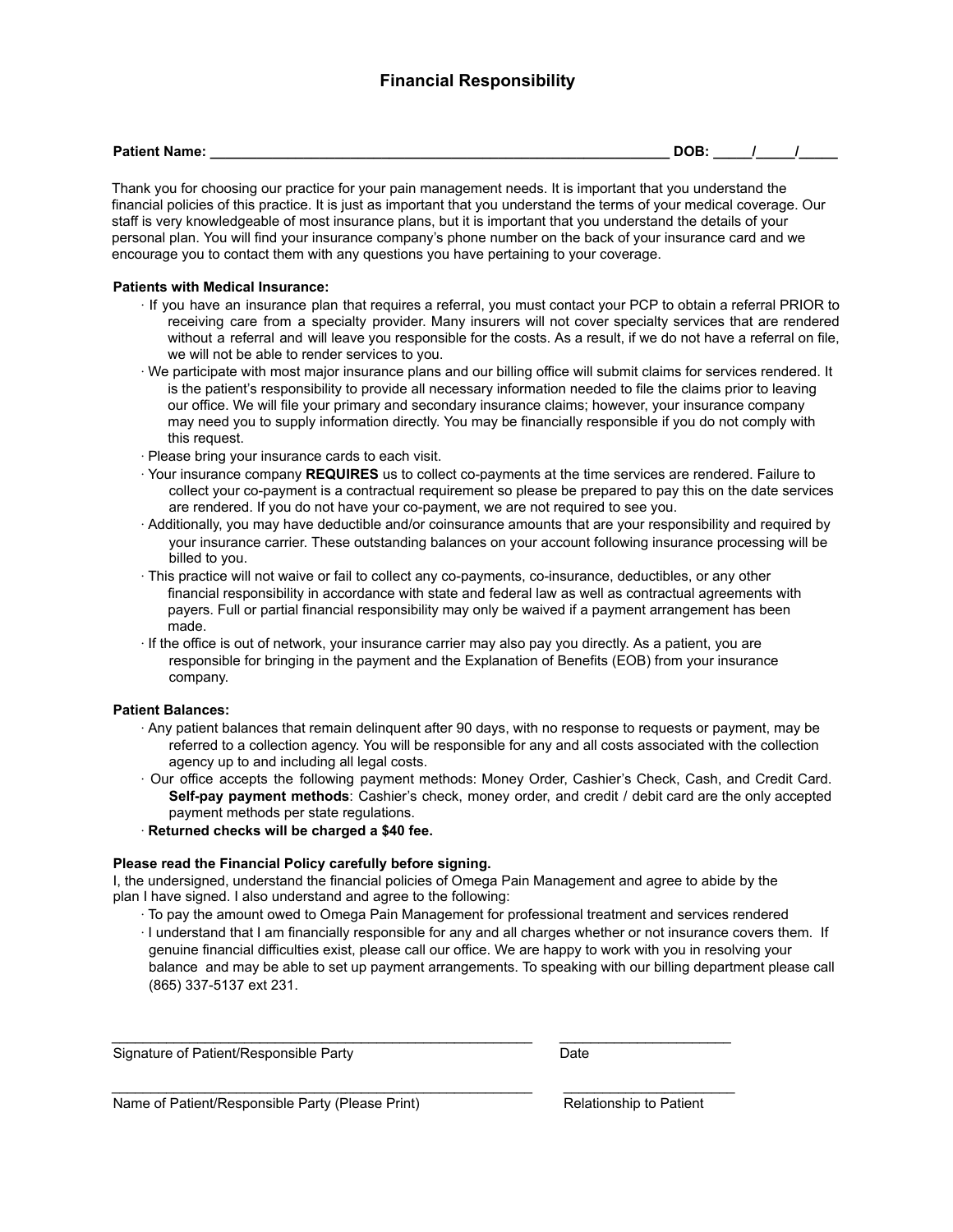### **Communicating with You – HIPAA**

| <b>Patient Name:</b> | м<br>м |  |
|----------------------|--------|--|
|                      |        |  |

To effectively communicate with you about your medical information, we request that you complete this form identifying the best ways to provide you with your confidential information. We may need to communicate test results, prescription information or respond to a message you left for your physician's office. **We may communicate with you through mail, secure email, and telephone, including leaving messages on your answering machine/voice mail.**

I authorize Omega Pain Management to **confirm my appointments** via:

| $\vert$ Cell Phone #: | $\vert$ Work Phone #:    |
|-----------------------|--------------------------|
| Home Phone #:         | $\vert$ Any of the above |

I authorize **information about my health** to be conveyed via:

 $\Box$  Home Phone #:  $\Box$  Any of the above

## **Omega Pain Management is authorized to discuss my medical information with the following individuals in accordance with HIPAA guidelines:**

| Name | Relationship | <b>Phone Number</b> |
|------|--------------|---------------------|
| . .  |              |                     |
| ـ ت  |              |                     |
| J.   |              |                     |
| 4.   |              |                     |

This request supersedes any prior request for communication of information I may have made.

| Signature of Patient / Responsible Party:    | Date: |
|----------------------------------------------|-------|
| Printed Name of Patient / Responsible Party: | Date: |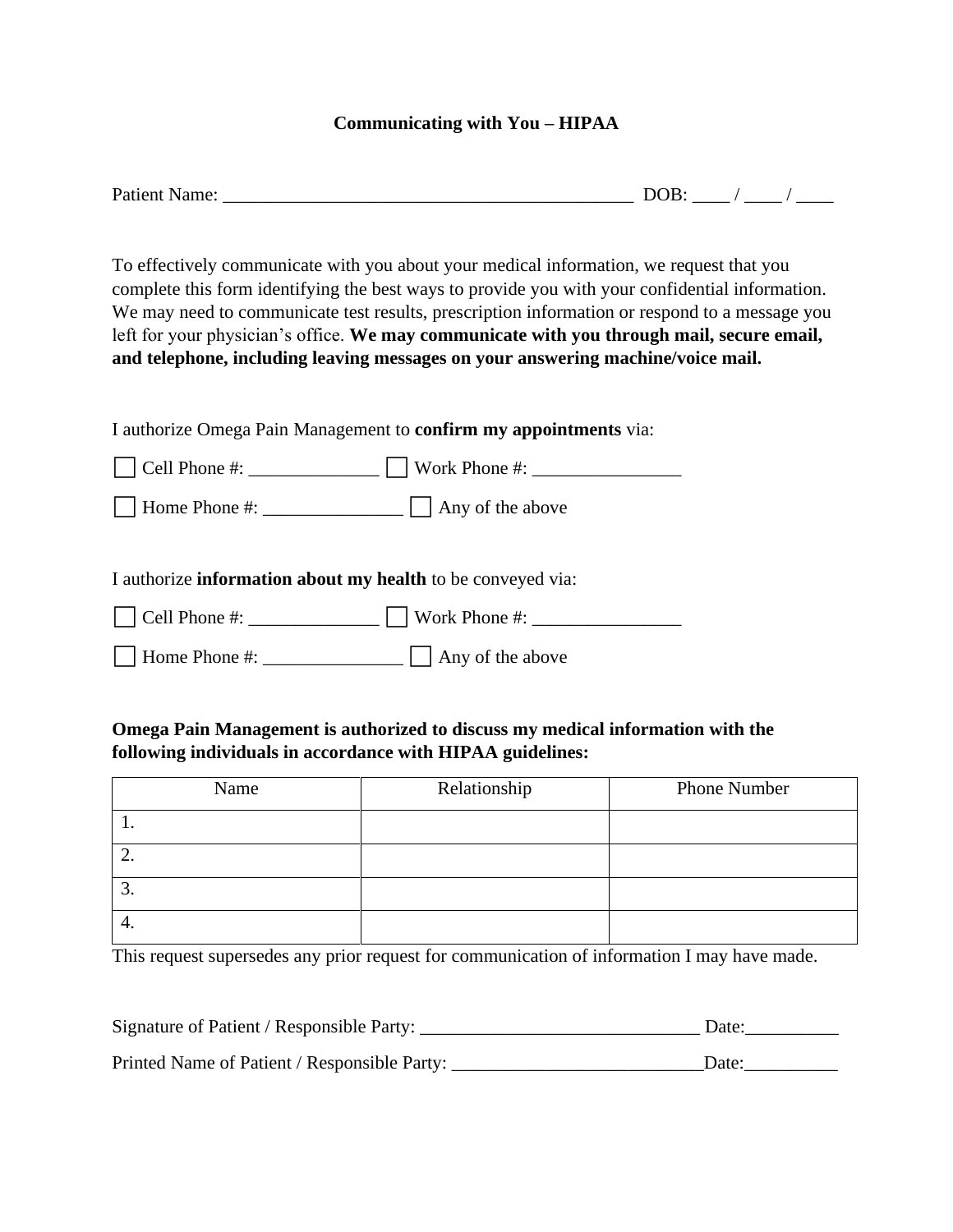## **Omega Pain Management 6348 Lonas Spring Drive Knoxville, TN 37909**

## HIPAA Omnibus Rule

## PATIENT ACKNOWLEDGEMENT FORM FOR RECEIPT OF NOTICE OF PRIVACY **PRACTICES** CONSENT/LIMITED AUTHORIZATION & RELEASE FORM

You may refuse to sign this acknowledgement & authorization. In refusing, we may not be allowed to process your insurance claims.

Date: \_\_\_\_\_\_\_\_\_\_\_\_\_\_\_\_\_\_\_\_\_\_\_\_\_

The undersigned acknowledges receipt of a copy of the currently effective Notice of Privacy & Information Practices for Omega Pain Management. A copy of this signed, dated document shall be as effective as the original. MY SIGNATURE WILL ALSO SERVE AS A PHI DOCUMENT RELEASE SHOULD I REQUEST TREATMENT OR RADIOGRAPHS BE SENT TO OTHER ATTENDING DOCTOR/FACILITIES IN THE FUTURE.

\_\_\_\_\_\_\_\_\_\_\_\_\_\_\_\_\_\_\_\_\_\_\_\_\_\_\_\_\_\_\_\_\_\_\_\_\_\_\_ \_\_\_\_\_\_\_\_\_\_\_\_\_\_\_\_\_\_\_\_\_\_\_\_\_\_\_\_\_\_\_\_\_

Please print name of Patient Signature of Patient/Guardian of Patient

TRANSPORTATION SERVICES: Do you use a transportation service? □ Yes □ No

If yes, do you authorize Omega Pain Management to give them information regarding dates/times of your appointments?  $\Box$  Yes  $\Box$  No

 $\_$  , and the state of the state of the state of the state of the state of the state of the state of the state of the state of the state of the state of the state of the state of the state of the state of the state of the

Signature of Patient or Guardian Date Date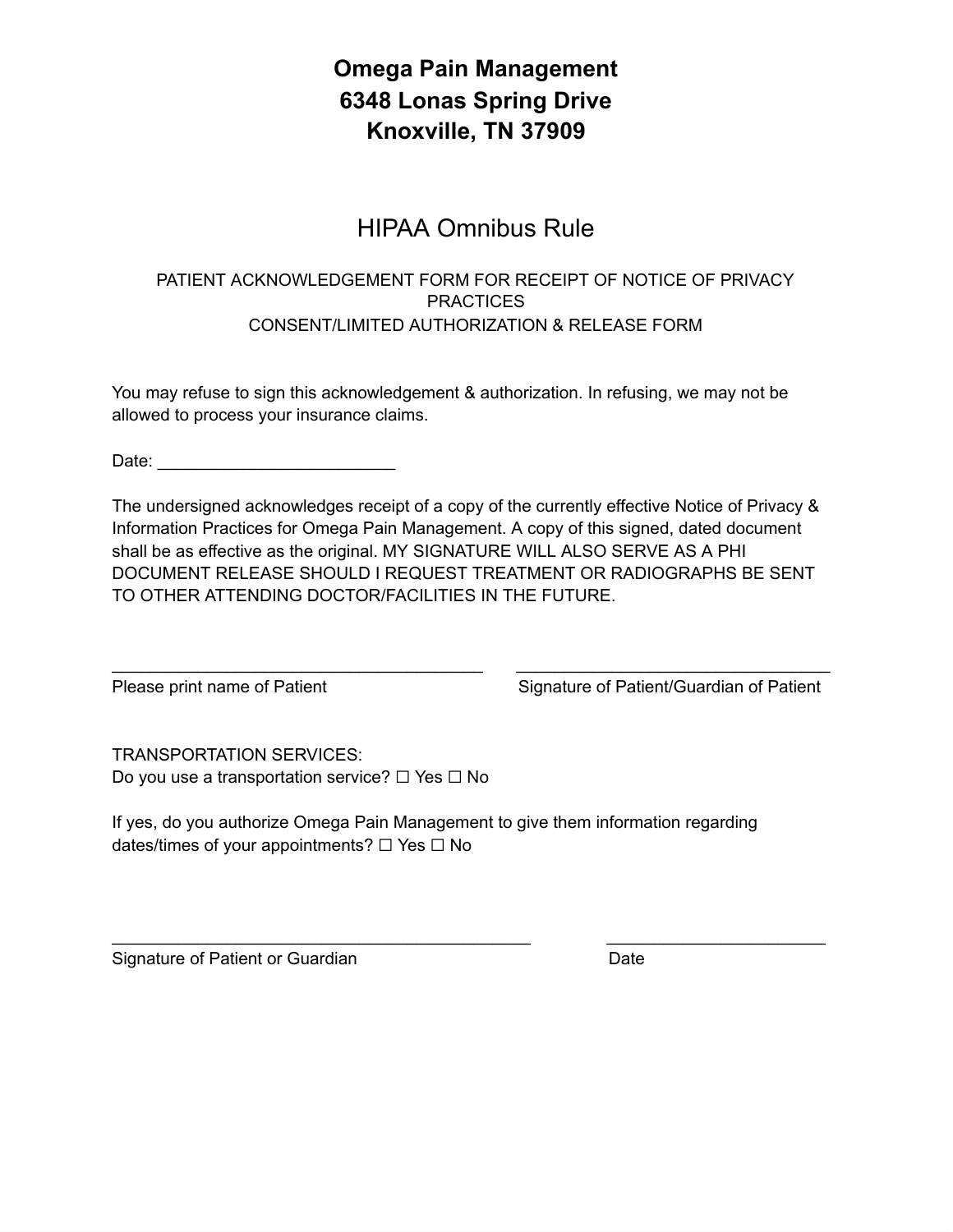## Omega Pain Management Notice of Privacy Practices

## Contact Phone # (865) 337-5137

This notice contains important information about our privacy practices which were revised pursuant to the Health Insurance Portability and Accountability Act of 1996 and related regulations. This notice describes how your Protected Health Information may be used and disclosed, and indicates how you get access to this information. Please review it carefully. If you have any questions about this notice, please contact our Privacy Officer: Lauren Yoes OUR COMMITMENT TO YOUR PRIVACY Summary

- 1. We are dedicated to maintaining the privacy of your medical information. In conducting our business, we will create records regarding the treatment and services we provide to you.
- 2. Your medical records are our property. However, we are required by law:
	- To maintain the confidentiality of your medical information;
	- $\circ$  To provide you with this notice of our legal duties and privacy practices concerning your medical information called Notice of Privacy Practices;
	- To follow the terms of our notice of privacy practices in effect at the time.
- 3. This notice provides you with the following important information:
	- How we may use and disclose your medical information;
	- Your privacy rights regarding your medical information;
	- Our obligations concerning the use and disclosure of your medical information. Changes to this Notice The terms of this notice apply to all records containing your medical information that are created or retained by us. We reserve the right to revise, change or amend our notice of privacy practices. Any revision or amendment to this notice will be effective for all of the information that we already have about you, as well as any medical information that we may receive, create, or maintain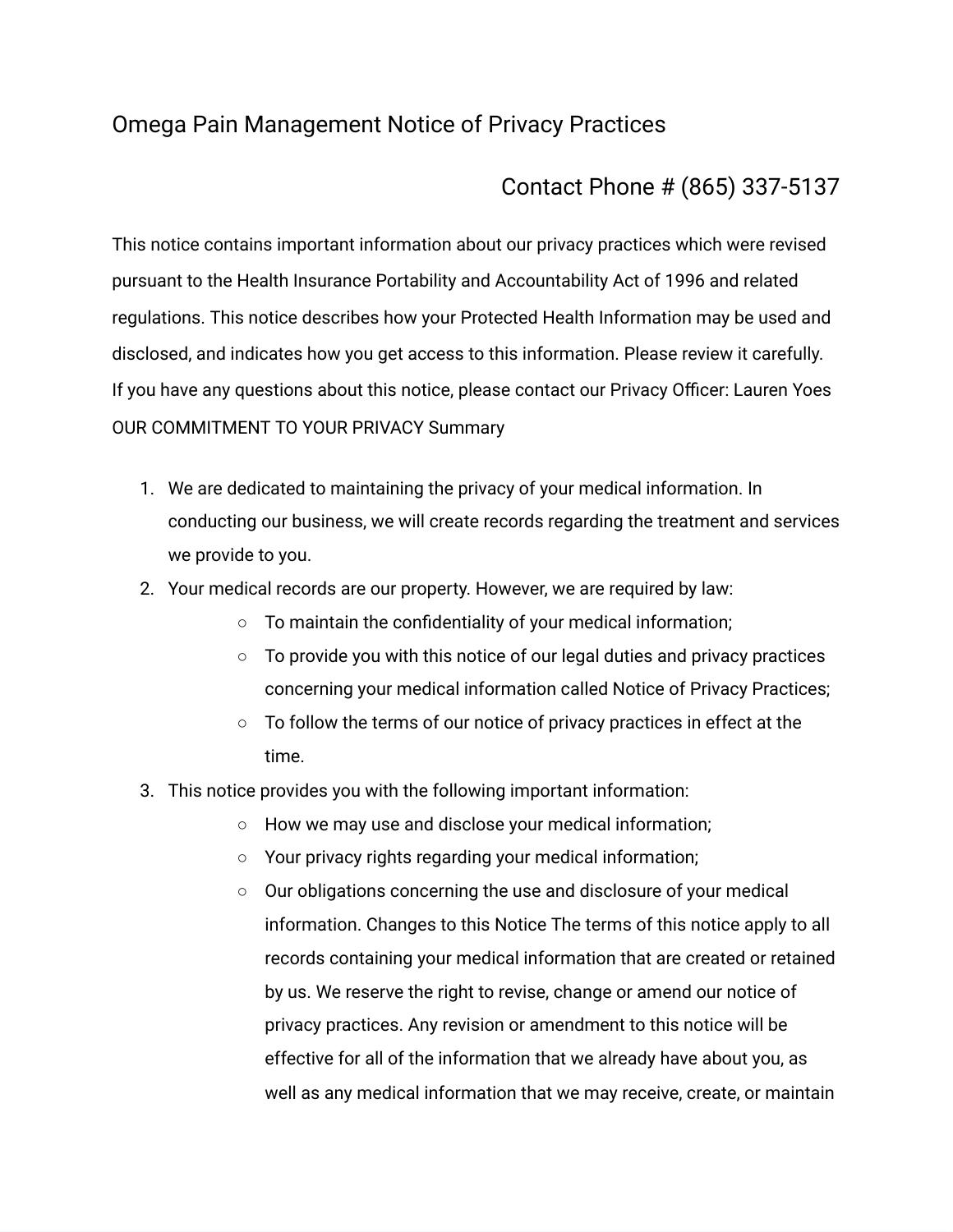in the future. You may request a copy of our most current notice during any visit to our practice.

## How we may use and disclose your medical information

The following categories describe the different ways in which we may use and disclose your Protected Health Information. Please note that each particular use or disclosure is not necessarily listed below. However, the different ways we are permitted to use and disclose your medication information do fall within one of the listed categories. Treatment We may use and disclose your protected health information to provide, coordinate, or manage your health care and any related services. This includes the coordination or management of your health care with a third party that has already obtained your permission to have access to your protected health information. For example, we would disclose your protected health information, as necessary, to a home health agency that provides care to you. We may also disclose protected health information to their physicians who may be treating you when we have the necessary permission from you to disclose your protected health information. For example, your protected health information may be provided to a physician to whom you have been referred to ensure that the physician has the necessary information to diagnose or treat you. In addition, we may disclose your protected health information from time-to-time to another physician or health care provider (e.g., a specialist or laboratory) who, at the request of your physician, becomes involved in your care by providing assistance with your health care diagnosis or treatment to your physician. Payment We may use and disclose your medical information in order to bill and collect payment for the services and items you may receive from us. For example, we may contact your health insurer to certify that you are eligible for benefits and we may provide your insurer with details regarding your treatment to determine if your insurer will cover, or pay for your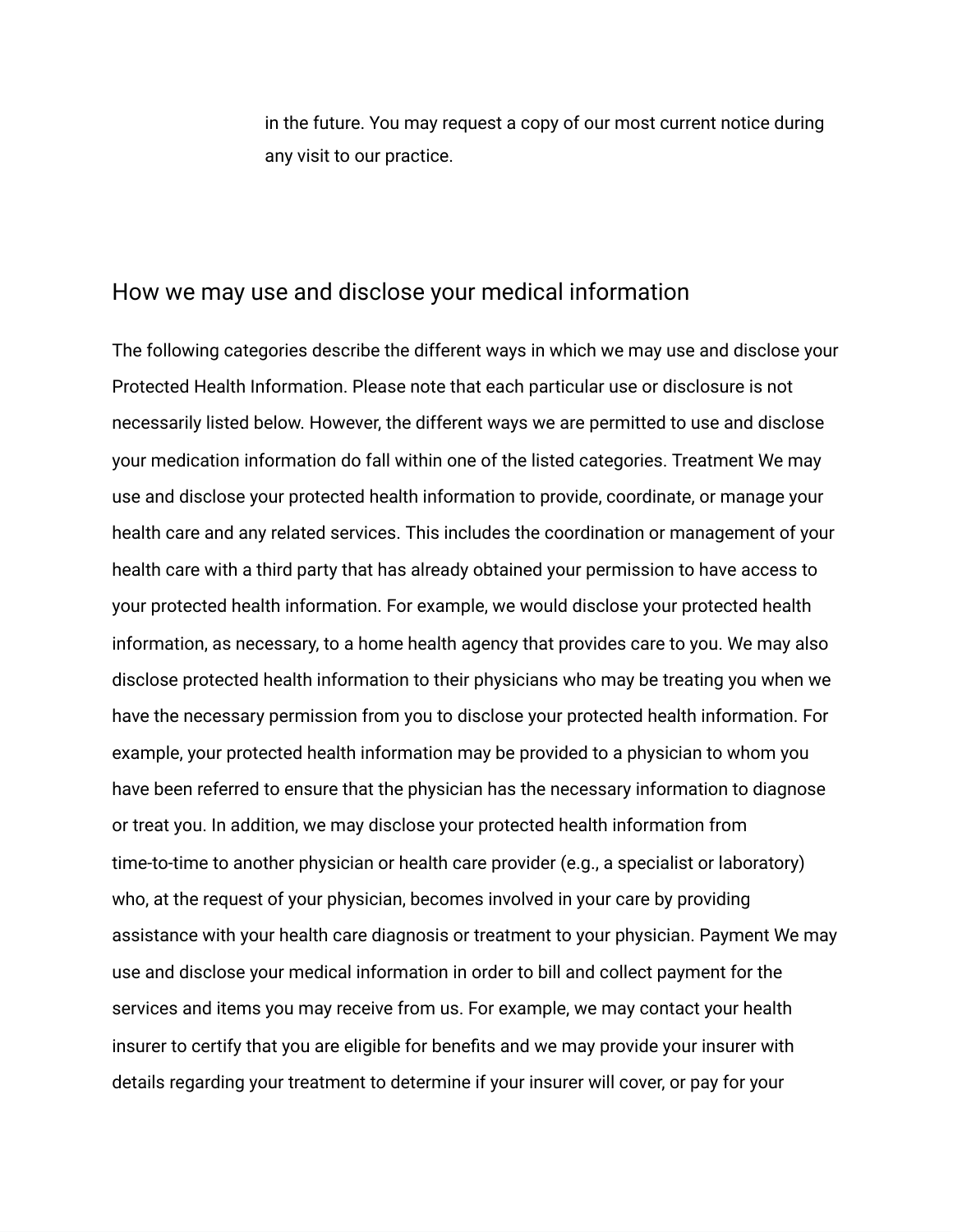treatment. We also may use and disclose your medical information to obtain payment from other third parties who may be responsible for such costs. Also, we may use your medical information to bill you directly for services and items under applicable law. Health Care Operations We may use and disclose your medical information to operate our business. These uses and disclosures are important to ensure that you receive quality care and that our organization is well run. An example of the way in which we may use and disclose your information for our operations would be to evaluate the quality of care you received from us. We may also disclose your information to doctors, nurses and students for review and learning purposes. We maintain safeguards to protect your Protected Health Information against unauthorized access and uses. We may share your protected health information with third party "business associates" that perform various activities (e.g., billing, transcription services) for the practice. Whenever an arrangement between our office and a business associate involves the use or disclosure of your protected health information, we will have a written contract that contains terms that will protect the privacy of your protected health information. We may use or disclose your protected health information, as necessary, to provide you with information about treatment alternatives or other health-related benefits and services that may be of interest to you. We may also use and disclose your protected health information for other marketing activities. For example, your name and address may be used to send you a newsletter about our practice and the services we offer. We may also send you information about products or services that we believe may be beneficial to you. Appointment Reminders Our organization may use and disclose your protected health information to remind you that you have any appointment. Disclosure We shall only disclose protected health information as permitted by law or with your permission. In addition, we shall make every effort to prevent unintentional disclosure although the regulations consider such disclosure legal. When necessary for your care or treatment, our operations and related activities, we use protected health information internally and may disclose such information to other healthcare providers (doctors,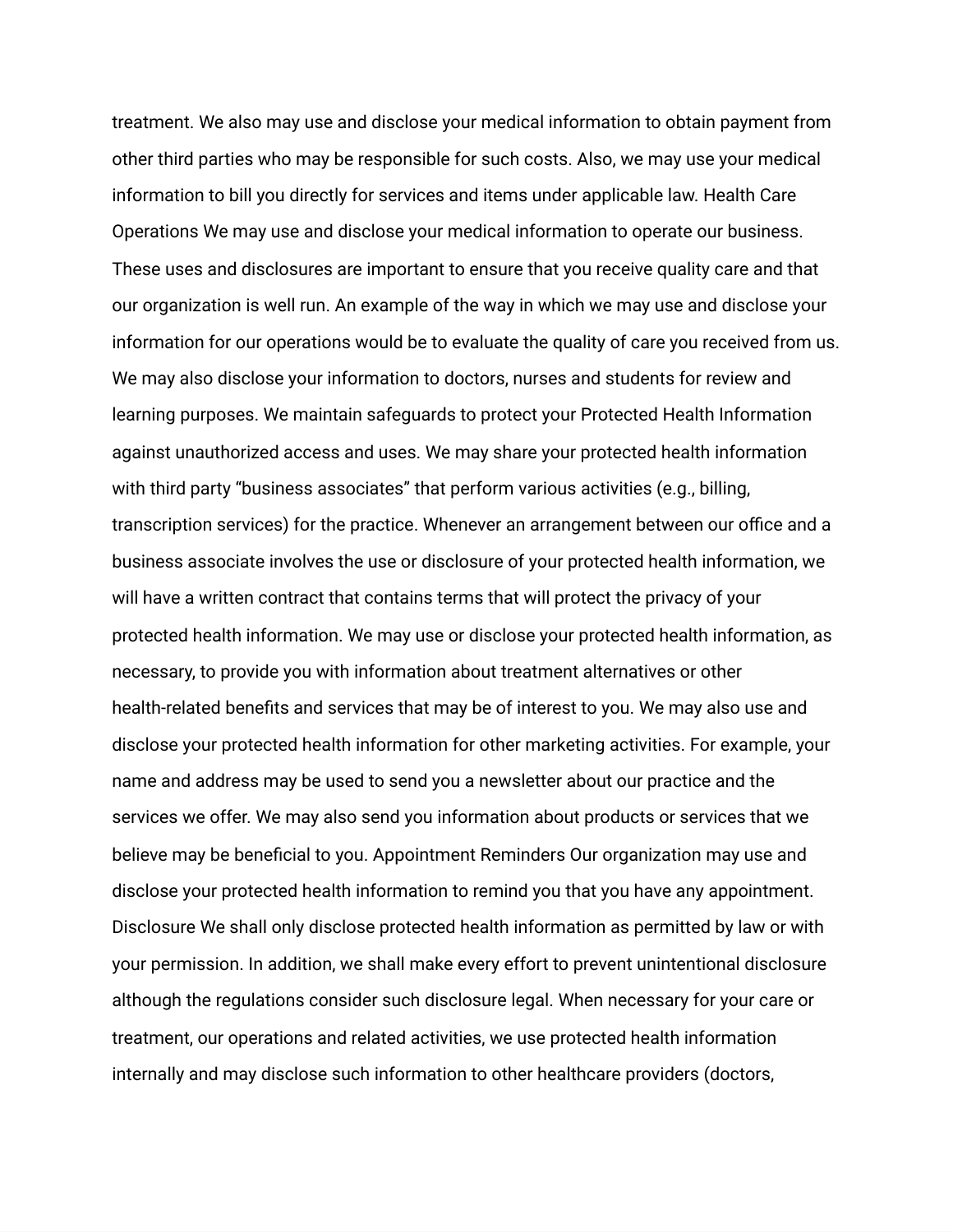dentists, hospitals, nursing homes or other covered healthcare providers, insurers, third party administrators, payers, and others who may be financially responsible for payment for services and benefits you receive, vendors, consultants, government authorities and other surveying entities and their respective agents). These parties are required to keep your protected health information confidential, as provided by law.

# Some examples of what we do with the information we collect and the reasons:

- 1. Administration of health benefits policies or contracts which may involve claims payment and management; utilization review and Management; medical necessity review; coordination of care and benefits;
- 2. Quality assessment and improvement activities, such as peer review and credentialing of participating providers, program development and accreditation;
- 3. Performance measurement and outcomes assessment and health claims analysis;
- 4. Data and Information systems management; and
- 5. Performing regulatory compliance/reporting, and public health activities; responding to requests for information from regulatory authorities, responding to government agency or court subpoenas as required by law, reporting suspected or actual fraud or other criminal activity; conducting litigation, arbitration and performing third-party liability, subrogation and related activities. Others Involved in Your Healthcare Unless you object, we may disclose to a member of your family, a relative, a close friend or any other person you identify, your protected health information that directly relates to that person's involvement in your health care. If you are unable to agree or object to such a disclosure, we may disclose such information as necessary if we determine that it is in your best interest based on our professional judgment. We may use or disclose protected health information to notify or assist in notifying a family member, personal representative or any other person that is responsible for your care of your location, general condition or death. Finally, we may use or disclose your protected health information to an authorized public or private entity to assist in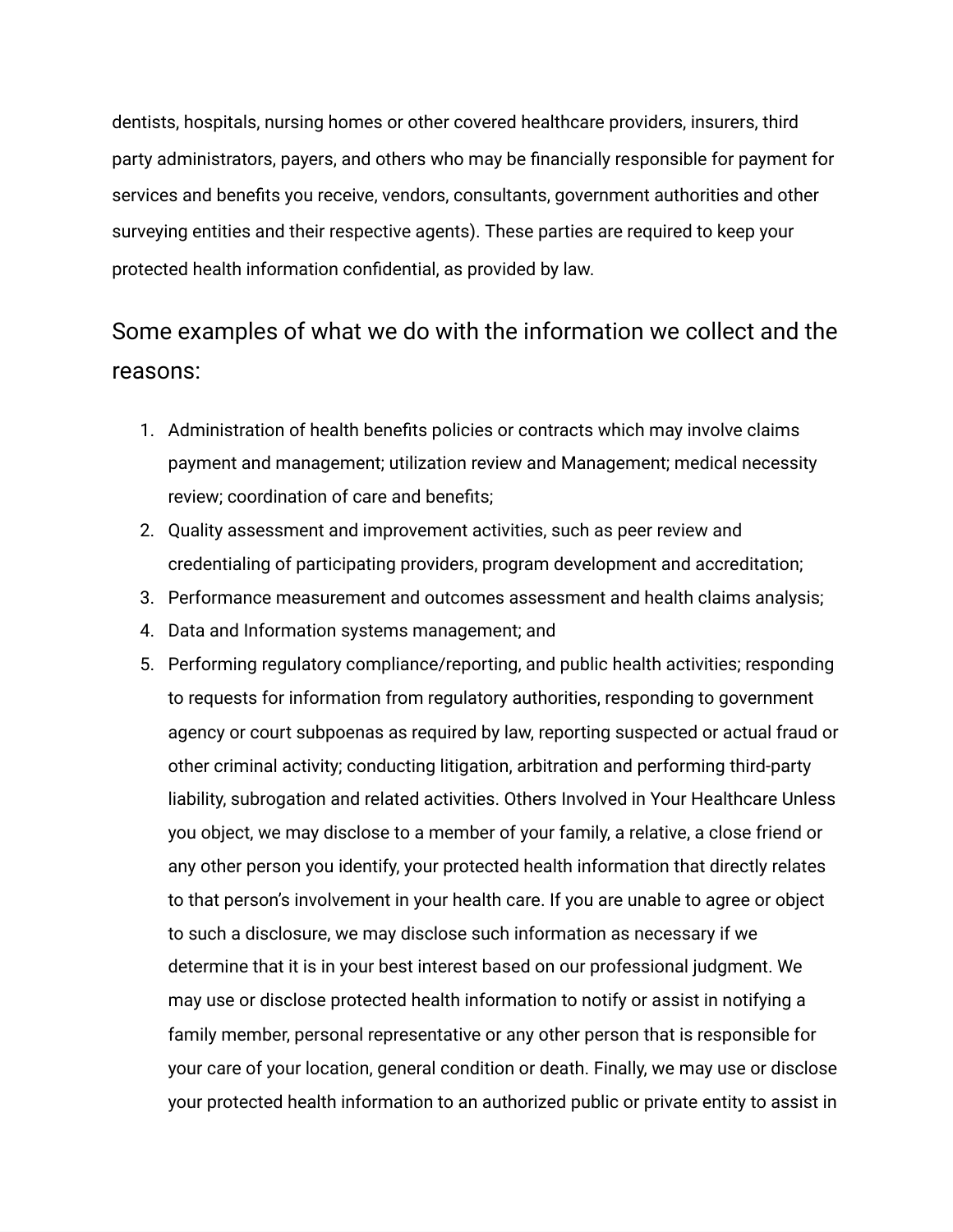disaster relief efforts and to coordinate uses and disclosures to family or other individuals involved in your health care. Emergencies We may use or disclose your protected health information in an emergency treatment situation. If this happens, your physician shall try to obtain your consent as soon as reasonably practicable after the delivery of treatment. If your physician or another physician in the practice is required by law to treat you and the physician has attempted to obtain your consent but is unable to obtain your consent, he or she may still use or disclose your protected health information to treat you. Communication Barriers We may use and disclose your protected health information if your physician or another physician in the practice attempts to obtain consent from you but is unable to do so due to substantial communication barriers and the physician determines, using professional judgment, that you intend to consent to use or disclosure under the circumstances. Treatment Alternatives/Health-Related We may use and disclose your medical information to inform you of treatment alternatives and/or health-related benefits and services that may be of interest to you. Other Permitted and Required Uses and Disclosures That May Be Made Without Your Consent, Authorization or Opportunity to Object We may use or disclose your protected health information in the following situations without your consent or authorization. These situations include: Required by law We will use or disclose medical information about you when required by applicable law.

# Public Health Activities Our organization may disclose your medical information for public health activities, including;

- 1. To prevent or control disease, injury or disability;
- 2. To maintain vital records, such as births and deaths;
- 3. To report child abuse or neglect;
- 4. To notify a person regarding potential exposure to a communicable disease;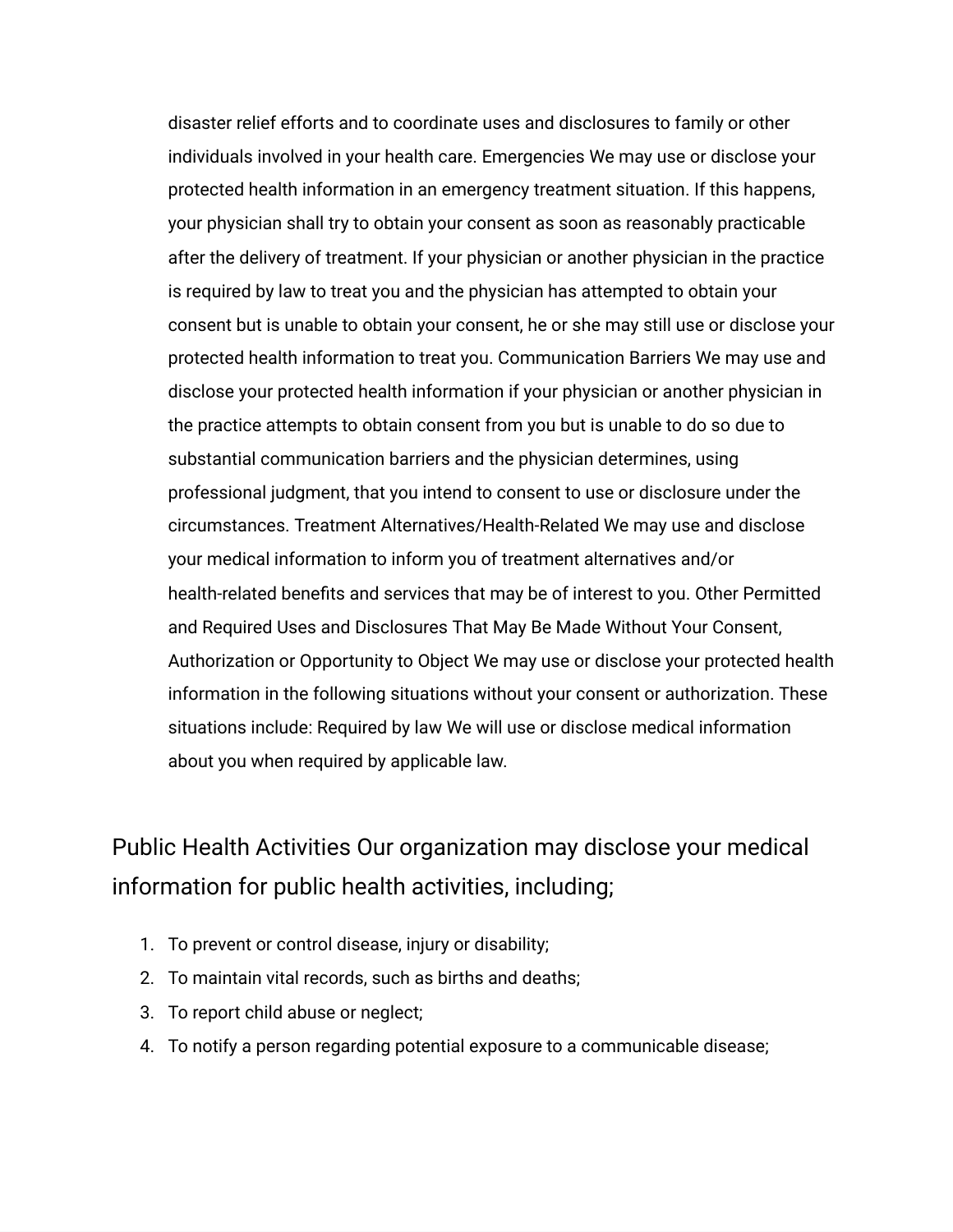- 5. To notify a person regarding a potential risk for spreading or contracting a disease or condition;
- 6. To report reactions to drugs or problems with products or devices;
- 7. To contact public health surveillance, investigation or intervention;
- 8. To notify individuals if a product or device they may be using has been recalled;
- 9. To notify appropriate government agencies and authorities regarding the potential abuse or neglect of an adult patient including domestic violence; however, we will only disclose this information if the patient agrees or we are required or authorized by law to disclose this information; and
- 10. To notify your employer under limited circumstances related primarily to workplace injury or illness or medical surveillance. Abuse, Neglect and Domestic Violence We may disclose your medical information to a government authority if we believe you are a victim of abuse, neglect or domestic violence. If we make such a disclosure, we will inform you of it, unless we think informing you places you at risk of serious harm or if we were to inform your personal representative, is otherwise not in your best interest. Communicable Diseases We may disclose your protected health information, if authorized by law, to a person who may have been exposed to a communicable disease or may otherwise be at risk of contracting or spreading the disease or condition. Health Oversight Activities We may disclose your medical information to a health oversight agency for activities authorized by law. Oversight activities can include, for example, investigations, inspections, audits, surveys, licensure and disciplinary actions; civil, administrative and criminal procedures or actions; or other activities necessary for the government to monitor government programs and compliance with civil rights laws. Lawsuits and Similar Proceedings We may use and disclose your medical information in response to a court or administrative order, if you are involved in a lawsuit or similar proceeding. We also may disclose your medical information in response to a discovery request, subpoena, or other lawful process by another party involved in the dispute, but only if we have made an effort to inform you of the request or to obtain an order protecting the information the party has requested.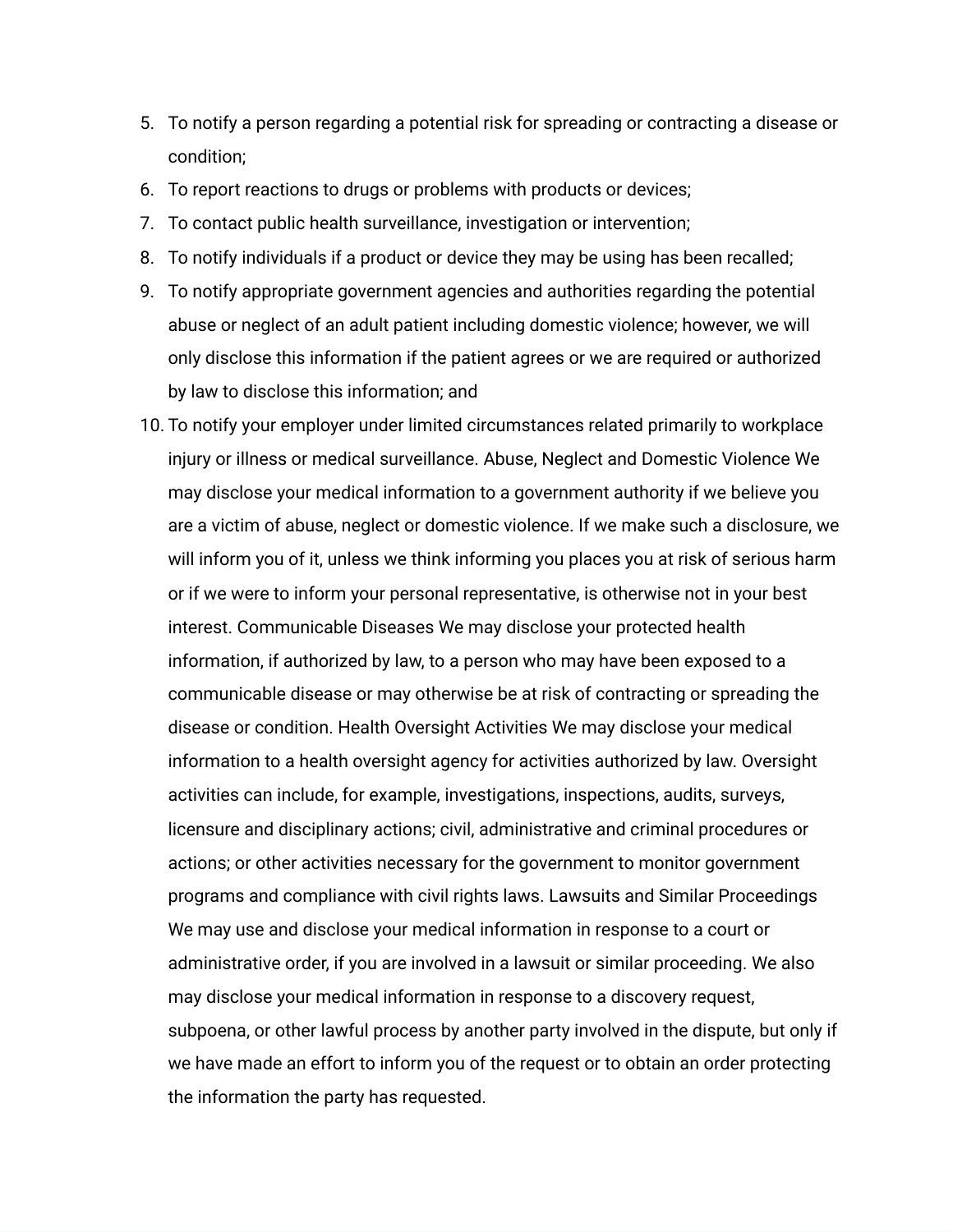## Law Enforcement We may release medical information if asked to do so by law enforcement officials:

- 1. Regarding a crime victim in certain situations, if we are unable to obtain the person's agreement per state law;
- 2. Concerning a death we believe might have resulted from criminal conduct;
- 3. Regarding criminal conduct at our practice.
- 4. In response to a warrant, summons, court order, subpoena or similar legal process;
- 5. To identify/locate a suspect, material witness, fugitive or missing person; and
- 6. In an emergency, to report a crime (including the locating or victim(s) of the crime, or the description, identity or location of the perpetrator). Coroners, Medical Examiners, and Funeral Directors We may release medical information to a coroner or medical examiner. This may be necessary, for example, to identify a deceased person or to determine the cause of death. We may also release medical information about our patients to funeral directors as necessary to carry out their duties. Organ and Tissue Donation We may use or disclose your medical information to organizations that handle organ and tissue procurement, banking or transplantation. Serious Threats to Health or Safety We may use or disclose your medical information when necessary to reduce or prevent a serious threat to your health and safety or another individual or the public. Under these circumstances, we will only make disclosures to a person or organization able to help prevent the threat. Specialized Government Functions We may disclose your medical information if you are a member of the U. S. or foreign military forces (including veterans) and if required by the appropriate military command authorities. In addition, we may disclose your medical information to federal and/or state and/or local officials for intelligence and national security activities authorized by law. We also may disclose your medical information to federal officials in order to protect the President, other officials or foreign heads of state or to conduct investigations. Furthermore, we may disclose your medical information to correctional institutions or law enforcement officials if you are an inmate or under the custody of a law enforcement official.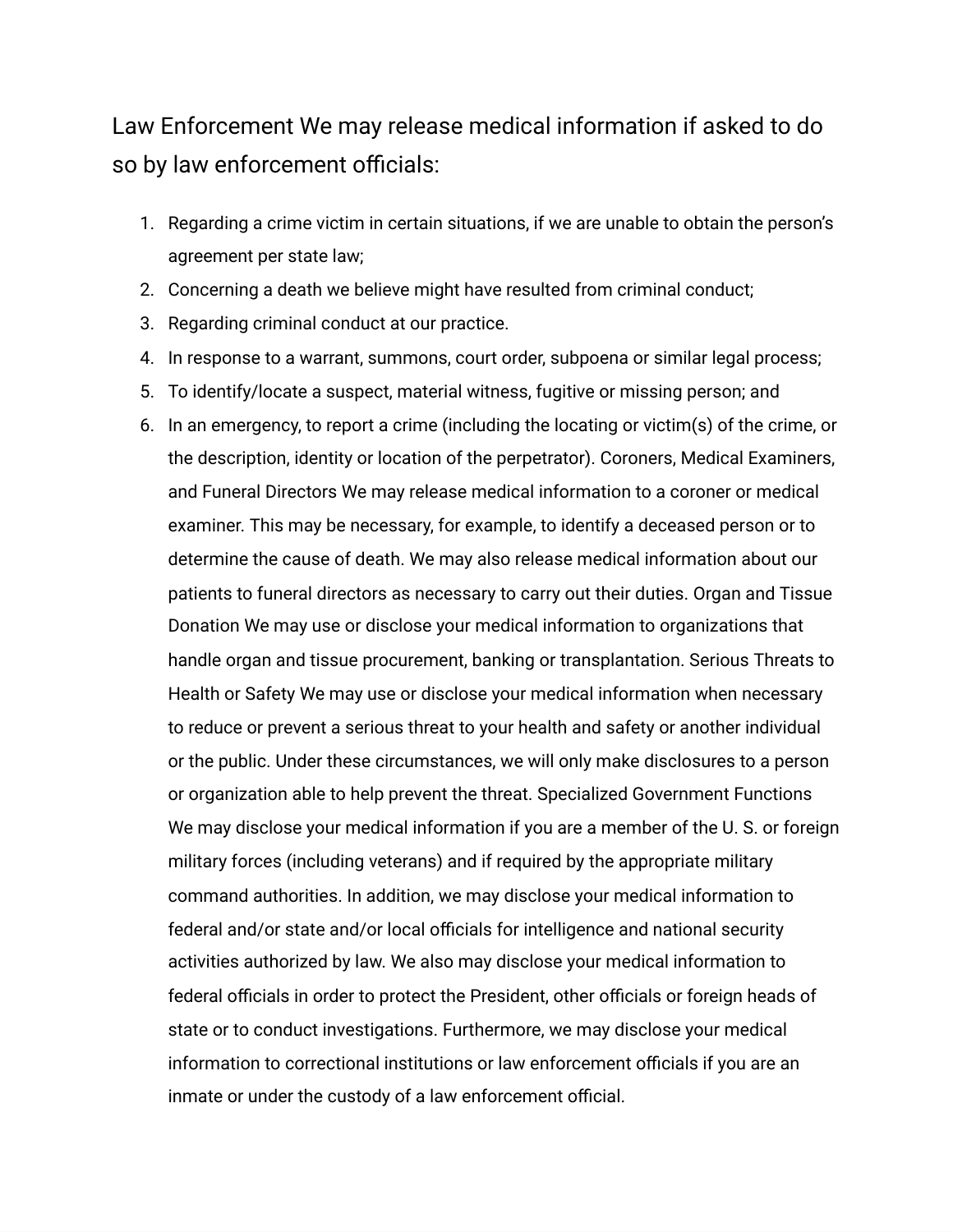## Disclosure for these purposes would be necessary:

- 1. For the institution to provide health care services to you;
- 2. For safety and security of the institution; and
- 3. To protect your health and safety or the health and safety of other individuals. Workers' Compensation or Disability Claims We may release your medical information for your workers' compensation and disability claims and similar program to appropriate agencies.

## Your rights regarding your medical information

You have the following rights regarding the medical information that we maintain about you: Requesting Restrictions When requested in writing, you have the right to request a restriction in your medical information for treatment, payment or healthcare operations. Additionally, you have the right to request that we limit our disclosure of your medical information to individuals involved in your care or the payment for your care, such as family members and friends. We are not required to agree to your request; however, if we do agree we are bound by our agreement except when otherwise required by law, in emergencies, or when the information is necessary to treat you. In order to request a restriction in our use and disclosure of your medical information you must make your request in writing to the Privacy Officer specifying the requested method of contact, or the location where you wish to be contacted. We will accommodate reasonable requests. You need not give a reason for your request. Confidential Communications You have the right to request that we communicate with you about your health and related issues in a particular manner, or at a certain location. For instance, you may ask that we contact you by mail, rather than by telephone, or at home rather than work. In order to request a type of confidential communication, you must make a written request to the Privacy Officer specifying the requested method of contact, or the location where you wish to be contacted. We will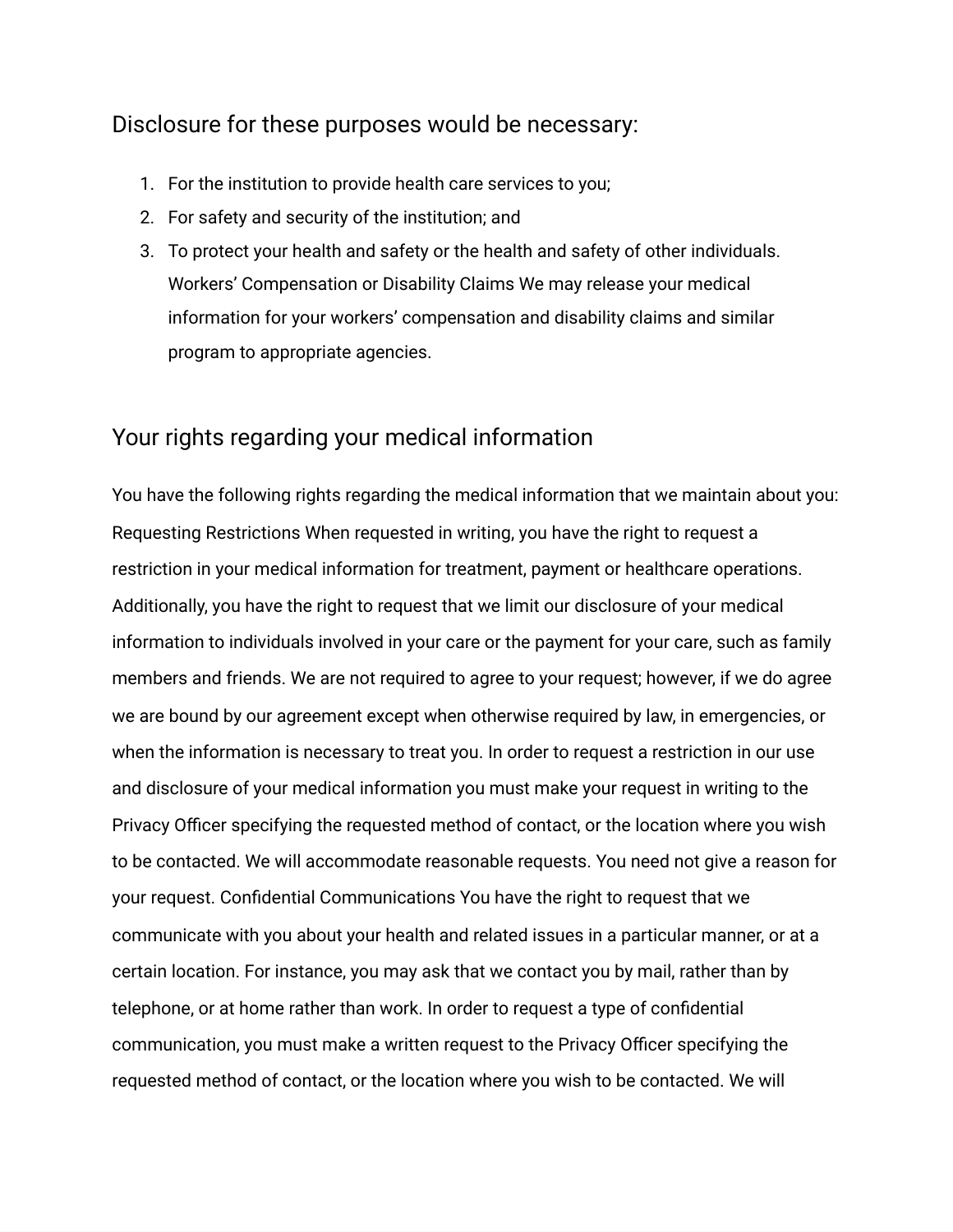accommodate reasonable requests. You do not need to give a reason for your request. Inspection and Copies You have the right to inspect and obtain a copy of the medical information that may be used to make decisions about you, including patient medical records and billing records. Please make all record requests through the secure messaging service on our website. Otherwise, you must submit your request in writing to the Privacy Officer in order to inspect/or obtain a copy of your medical information. In accordance with state law we may charge a fee. In accordance with law and our best judgment, we may deny your request to inspect and/or copy your medical information in certain limited circumstances; however, you may request a review of our denial. Amendment You may ask to amend your medical information if you believe it is incorrect or incomplete, and you may request an amendment for as long as the information is kept by our Practice. To request an amendment, your request must be made in writing to our Practice. You must provide us with a reason that supports your request for amendment. We may deny your request if you fail to submit your request and the reason supporting your request in writing.

Also, we may deny your request if the amendment would violate any law or statute or if you ask us to amend information that is:

- 1. Accurate and complete;
- 2. Was not created by us; or
- 3. If the individual who created the information is no longer an employee of our Practice.

Accounting of Disclosures An accounting of disclosures is a list of certain disclosures we have made of your medical information that you did not specifically authorize. You have the right to request a copy of our accounting of disclosures for your medical information. Your request must be made in writing to the Privacy Officer. All requests for an accounting of disclosures must state a time period that may be no longer than six years and may not include dates before April 14, 2003. The first list you request within a 12-month period is